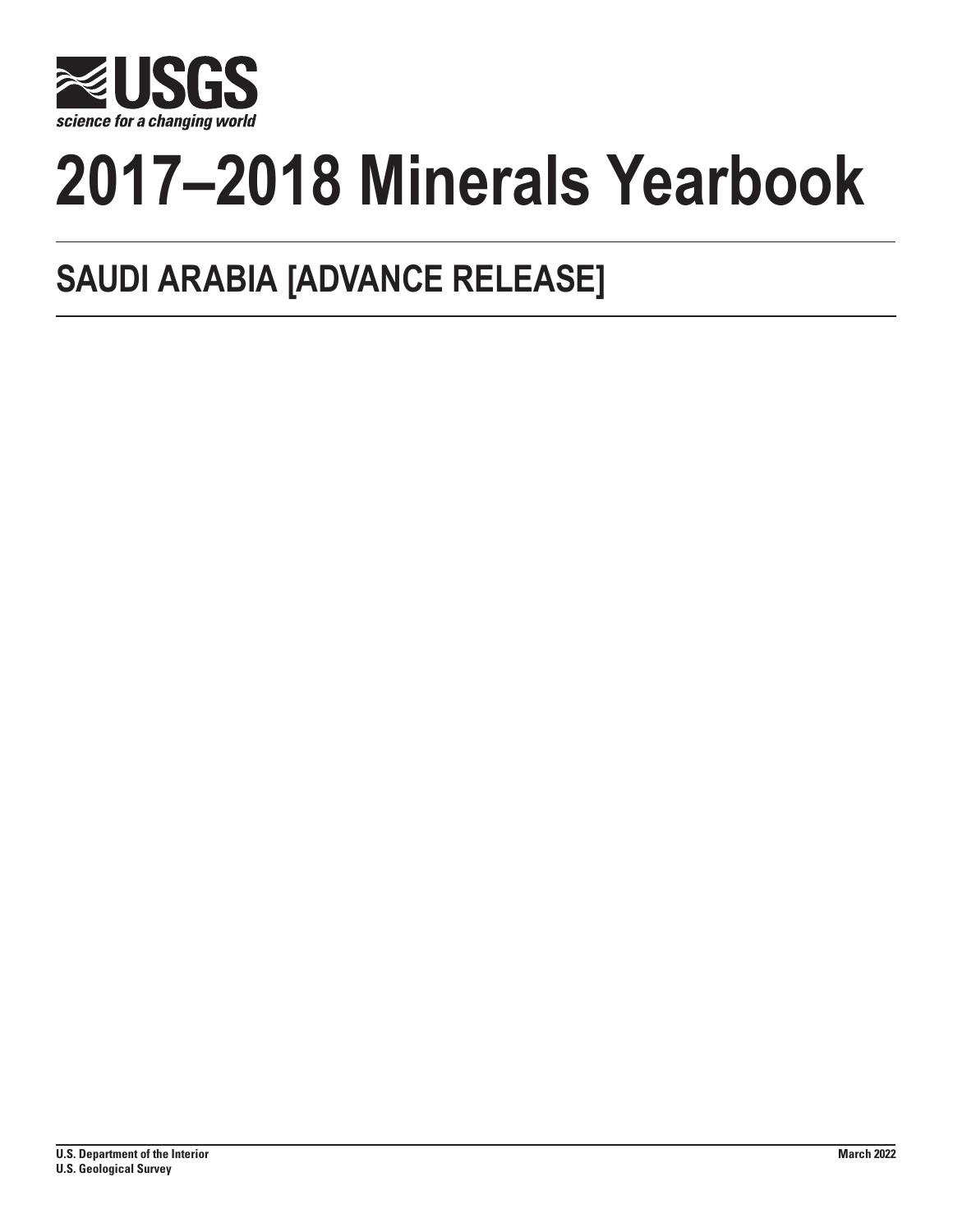# **The Mineral Industry of Saudi Arabia**

# By Mowafa Taib

# **Note: In this chapter, information for 2017 is followed by information for 2018.**

Saudi Arabia supplied the world with aluminum, ammonia, ammonium phosphate [diammonium phosphate (DAP) and monoammonium phosphate (MAP)], copper in concentrate, crude petroleum, gold, iron and steel, refined petroleum products, silver, sulfur, urea, and zinc. Saudi Arabia was the world's fourth-ranked producer of direct-reduced iron (DRI) according to Midrex Technologies Inc.'s world direct reduction statistics, and it was among the world's top 10 producers of ammonia, clinker, phosphate rock, pumice, and sulfur. Saudi Arabia was the world's 13th-ranked producer of cement in 2017. The country also produced basalt, coke, dolomite, feldspar, granite, gypsum, kaolin, industrial sand, limestone, magnesite, marble, refined lead, salt, sand and gravel, schist, and talc (table 1; Apodaca, 2019a, b; Crangle, 2019; Jasinski, 2019; Midrex Technologies Inc., 2019, p. 3; van Oss, 2019).

Saudi Arabia was the world's second-ranked producer of crude petroleum after the United States in 2017; it held the world's second largest proven crude petroleum reserves after Venezuela. The country's proven crude petroleum reserves were reported to be 266.2 billion barrels, which was 15.7% of the world's total. Saudi Arabia also was the sixth-ranked country in the world in terms of the volume of proven natural gas reserves; it held 8.0 trillion cubic meters of proven natural gas reserves, which was 4.2% of the world total in 2017. Saudi Arabia was the world's ninth-ranked producer of natural gas, accounting for 3.0% of total world production in 2017 (BP p.l.c., 2018, p. 12, 14, 26, 28).

## **Minerals in the National Economy**

Saudi Arabia's economy was the leading economy in the Middle East and North Africa region and the world's 19thranked economy in terms of the value of its nominal gross domestic product (GDP), which was 2,582 billion Saudi riyals (\$688 billion<sup>1</sup>) in 2017 compared with 24,185 Saudi riyals (\$645 billion) in 2016. The country's GDP decreased in real terms by 0.9% in 2017 compared with an increase of 1.7% in 2016 (Saudi Arabian Monetary Agency, 2018, p. 25; Worldometer, 2018).

The contribution of the mineral industry to the GDP (at current 2017 prices), which included crude petroleum, natural gas, and nonfuel minerals, was 25.4%. The nonfuel mining sector contributed about 0.5% to the GDP. The manufacturing sector, which included aluminum, electricity, fertilizer, natural gas processing, petroleum refining, and steel production, contributed 12.9% to the GDP; and the building and construction sector, 6.0% (Saudi Arabian Monetary Agency, 2018, p. 126).

#### **Government Policies and Programs**

Royal Decree No. 47 M (the mining investment code) of October 4, 2004, regulates the mining and quarrying industry in Saudi Arabia. The Deputy Ministry of Mineral Resources (DMR) within the Ministry of Energy, Industry, and Mineral Resources (MEIM) supervises the country's mining activities, promotes investments, provides services, and issues mining licenses and concessions in the country. In 2017, the DMR issued licenses for mineral exploration, material collection, reconnaissance, and for four types of mining—building materials quarry, mining, raw materials quarry, and small mines. The mining investment code allows for the granting of mining rights to other corporations and individuals and for transferring them to other persons with technical and financial competence and expertise. In 2017, the DMR issued 1,994 licenses, including 1,288 for quarries that produced building materials; 542 for exploration; 94 for largescale quarrying and mining of copper, gold, and zinc ores, and for such industrial minerals as clay, dolomite, iron, and schist; and 70 for small-scale mining of barite, clay, dolomite, feldspar, gypsum, industrial sand, iron sand, limestone, marble, perlite and pyrophyllite, pozzolan, salt, and sandstone (International Mining, 2012; General Authority of Statistics, 2018).

The Government planned to update its mining law to attract local and foreign investment in the country's mining and quarrying sector. The draft of a new mining law was expected to be released by the MEIM in 2018 for public comment. The MEIM managed the petroleum sector in the country through the Saudi Arabian Oil Co. (Saudi Aramco) and its subsidiaries (Ministry of Energy, Industry, and Mineral Resources, 2018).

In 2016, the Government announced that it planned to offer shares in Saudi Aramco for a maximum 5% equity in the company. The company had been under Government control since it was nationalized in the 1970s. Saudi Aramco's initial public offering (IPO) was expected to take place in 2018. The IPO was part of a larger Government plan (Vision 2030) to transform the Saudi economy. Vision 2030 aims to diversify the Saudi economy beyond the petroleum sector while addressing the budget deficits in place since the crash of petroleum prices in 2014 (Gross, 2017).

# **Production**

Notable increases in Saudi Arabia's mineral commodity production in 2017 compared with that of 2016 included the increase in mined zinc (Zn content), by 755%; secondary lead, by 64%; copper (Cu content), by 56%; secondary aluminum, by nearly 52%; gold, by 47%; and silicomanganese, by 18%. The increase in zinc production was attributed to the resumption of Al Masane Al Kobra Mining Co.'s (AMAK's) mine operation in 2017 following a stoppage to increase capacity in 2016.

<sup>&</sup>lt;sup>1</sup>Where necessary, values have been converted from Saudi riyals (SAR) to U.S. dollars (US\$) at an annual average exchange rate of SAR3.75=US\$1.00 for 2016, 2017, and 2018.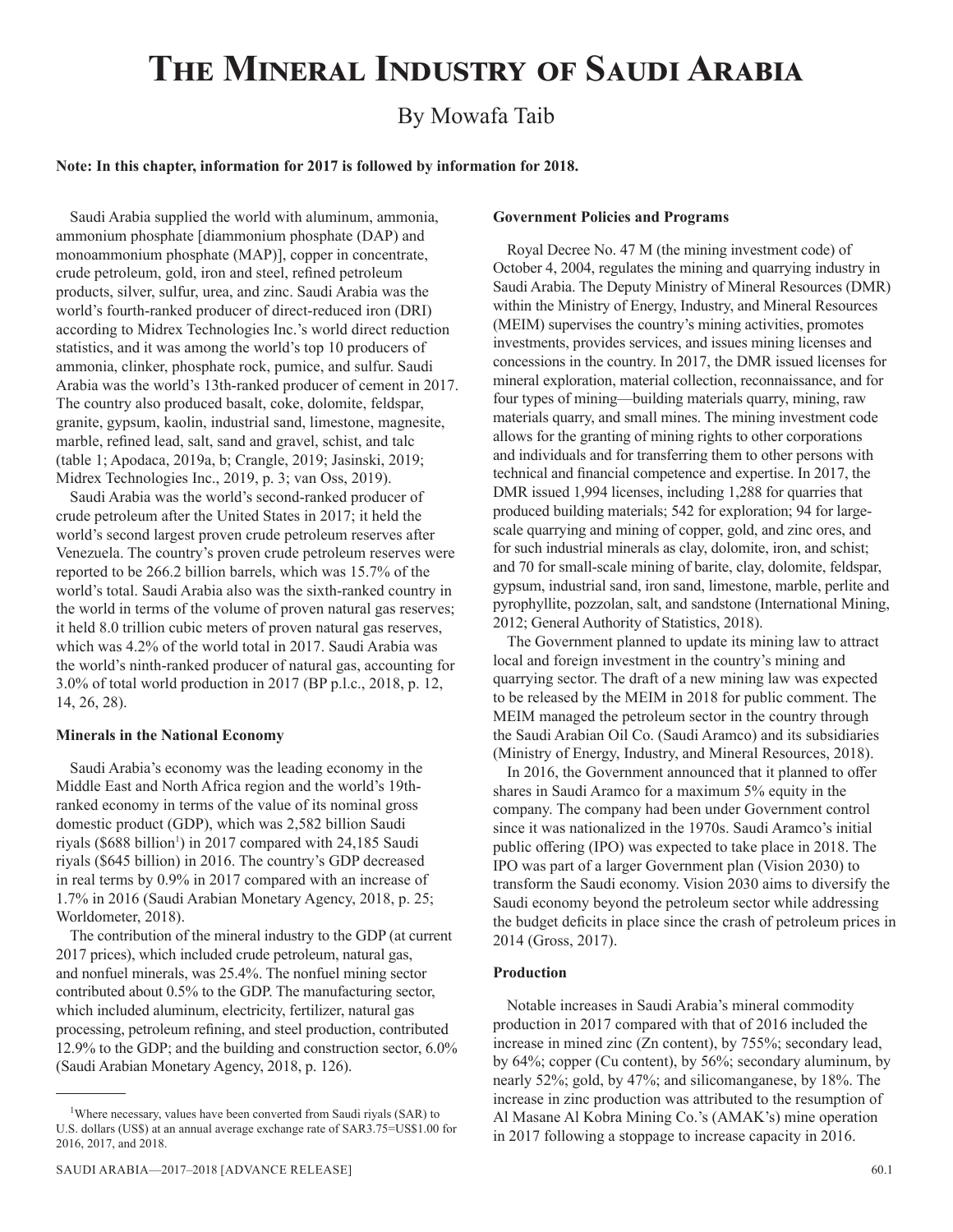Notable decreases in mineral commodity production in 2017 compared with that of 2016 included nonmetallurgical (low-grade) bauxite, which decreased by 33%; hydraulic cement, by about 16%; urea, by 14%, and raw steel, by nearly 12%. Data on mineral production are in table 1.

# **Structure of the Mineral Industry**

In 2017, the Government was the sole owner of Saudi Aramco and had majority interest in several companies that operated in the mineral fuels sector. The Government played a significant role in supporting the private mineral sector through the Public Investment Fund and the Saudi Industrial Development Fund. Major mining companies that operated in Saudi Arabia in 2017 included AMAK, Al-Ittefaq Group, Saudi Arabian Mining Co. (Ma'aden), Saudi Basic Industries Corp. (SABIC), and United Arabian Mining Co. (Manajem) as well as seventeen cement companies. Table 2 is a list of major mineral production facilities.

Ma'aden, which was a joint stock company, was owned by the Public Investment Fund (50%), the General Organization for Social Insurance (9.6%), the Public Pension Agency (7.45%), and private investors (32.95%). The company produced, through its subsidiaries, aluminum, alumina, gold, kaolin, metallurgical and low-grade bauxite, magnesite, phosphate rock and phosphate-based fertilizers, silver, and zinc. Ma'aden subsidiaries included three wholly owned companies: Ma'aden Infrastructure Co. (MIC), Industrial Minerals Co. (IMC), and Ma'aden Gold and Base Metals Co. (MGBM). Ma'aden Aluminum Co. (MAC), Ma'aden Bauxite and Alumina Co. (MBAC), and Ma'aden Rolling Co. (MRC) were joint ventures between Ma'aden (74.9%), and Alcoa Inc. of the United States (25.1%). Ma'aden Phosphate Co. (MPC) was a joint venture of Ma'aden (70%) and SABIC (30%). Ma'aden Wa'ad Al-Shamal Phosphate Co. (MWSPC) was a joint venture of Ma'aden (60%), Mosaic Co. of the United States (25%), and SABIC (15%). Ma'aden Barrick Copper Co. (MBCC) was a 50-50 joint venture of Ma'aden and Barrick Gold Corp. of Canada (table 2; Saudi Arabian Mining Co., 2018, p. 44; Saudi Basic Industries Corp., 2018).

# **Mineral Trade**

Saudi Arabia's total exports increased by 21% to \$222 billion in 2017 from \$184 billion in 2016. The increase was attributed to the increase in crude petroleum prices on world markets, which, for Saudi Arabia, averaged \$52.59 per barrel in 2017 compared with \$40.96 per barrel in 2016. The value of Saudi Arabia's crude petroleum exports increased to \$137 billion in 2017 from \$112 billion in 2016, and that of refined petroleum products exports increased to \$33 billion from \$24 billion in 2016 (Organization of the Petroleum Exporting Countries, 2018, p. 90; Saudi Arabian Monetary Agency, 2018, p. 101).

In terms of volume, Saudi Arabia's crude petroleum exports averaged 7.0 million barrels per day (Mbbl/d) in 2017, which was a 0.5 Mbbl/d decrease from the 7.5 Mbbl/d produced in 2016. Most of Saudi Arabia's crude petroleum exports went to Asia (68.5%) followed by the United States (14.1%), northwestern Europe (5.5%), the Mediterranean region (5.6%), and other countries and regions (6.3%). Refined petroleum products exports increased to about 1.8 Mbbl/d in 2017 from 1.5 Mbbl/d in 2016. Forty-six percent of Saudi Arabia's refined petroleum products were shipped to the Asia and the Pacific region, followed by the Middle East (18%), Africa (15%), and Europe 14%. In 2017, Ma'aden's mineral exports included about 2.8 million metric tons (Mt) of ammonium phosphate, which was exported mainly to Brazil and India; 1.7 Mt of ammonia, to India and other countries in the Asia and the Pacific region; 576,000 metric tons (t) of aluminum, to Brazil, Egypt, India, Lebanon, Spain, and Turkey; 54,000 t of unspecified industrial minerals, to countries in the Asia and the Pacific region, Africa, and Europe; 35,500 t of copper concentrate, to India (60%) and China (40%); 30,000 t of alumina, to the United Arab Emirates; and 10,369 kilograms (kg) of gold, to Singapore and Switzerland (Organization of the Petroleum Exporting Countries, 2018, p. 8, 57, 59; Saudi Arabian Mining Co., 2018, p. 135; Saudi Arabian Oil Co., 2018, p. 80).

Saudi Arabia's exports of semifinished and finished steel products increased to 1.1 million metric tons per year (Mt/yr) on average in 2015−17 from 123,000 t in 2014. Imports of semifinished and finished steel products decreased by 38% to 4.6 Mt in 2017 from 7.4 Mt in 2016. The increase in steel products exports and the decrease in imports were attributed to a weak domestic demand for steel products because of the slowdown in construction sector activity throughout the country. Saudi Arabia's imports of DRI increased to 1.7 Mt in 2017 from 1.3 Mt in 2016, and iron ore imports increased slightly, to 6.7 Mt from 6.6 Mt in 2017 (World Steel Association, 2018a, p. 52, 55, 97, 104).

The value of Saudi Arabia's imports decreased, by 4% to \$134 billion in 2017 from \$140 billion in 2016. In 2017, jewelry imports, including gold and silver, increased to \$3.5 billion from \$3.0 billion in 2016. Saudi Arabia imported \$866 million of refined copper products and was the world's 13th-ranked net importer of steel products; it imported 3.5 Mt of finished and semifinished steel products in 2017 (Saudi Arabian Monetary Agency, 2018, p. 104; World Steel Association, 2018b p. 27).

Saudi Arabia's exports to the United States increased by 12% to \$18.9 billion in 2017 from \$16.9 billion in 2016. The increase was mainly attributed to the increase in the value of crude petroleum exports, which were valued at \$17.5 billion in 2017 compared with \$15.6 billion in 2016. Other mineral-related export categories from Saudi Arabia to the United States included organic chemicals (\$291 million), bauxite and aluminum (\$164 million), fertilizers (\$155 million), petroleum products (\$61 million), fuel oil (\$70 million), and precious metals other than gold (\$56 million). Saudi Arabia's imports from the United States decreased to \$16.3 billion in 2017 from about \$18.0 billion in 2016. The main mineral and mineral-related import categories were finished metals shapes (\$166 million), drilling and oilfield equipment (\$152 million), petroleum products (\$108 million), excavation machinery (\$90 million), iron and steel products (\$82 million), alumina and aluminum (\$5 million), steelmaking materials (\$14 million), and fertilizers (\$9 million) (U.S. Census Bureau, 2018a, b).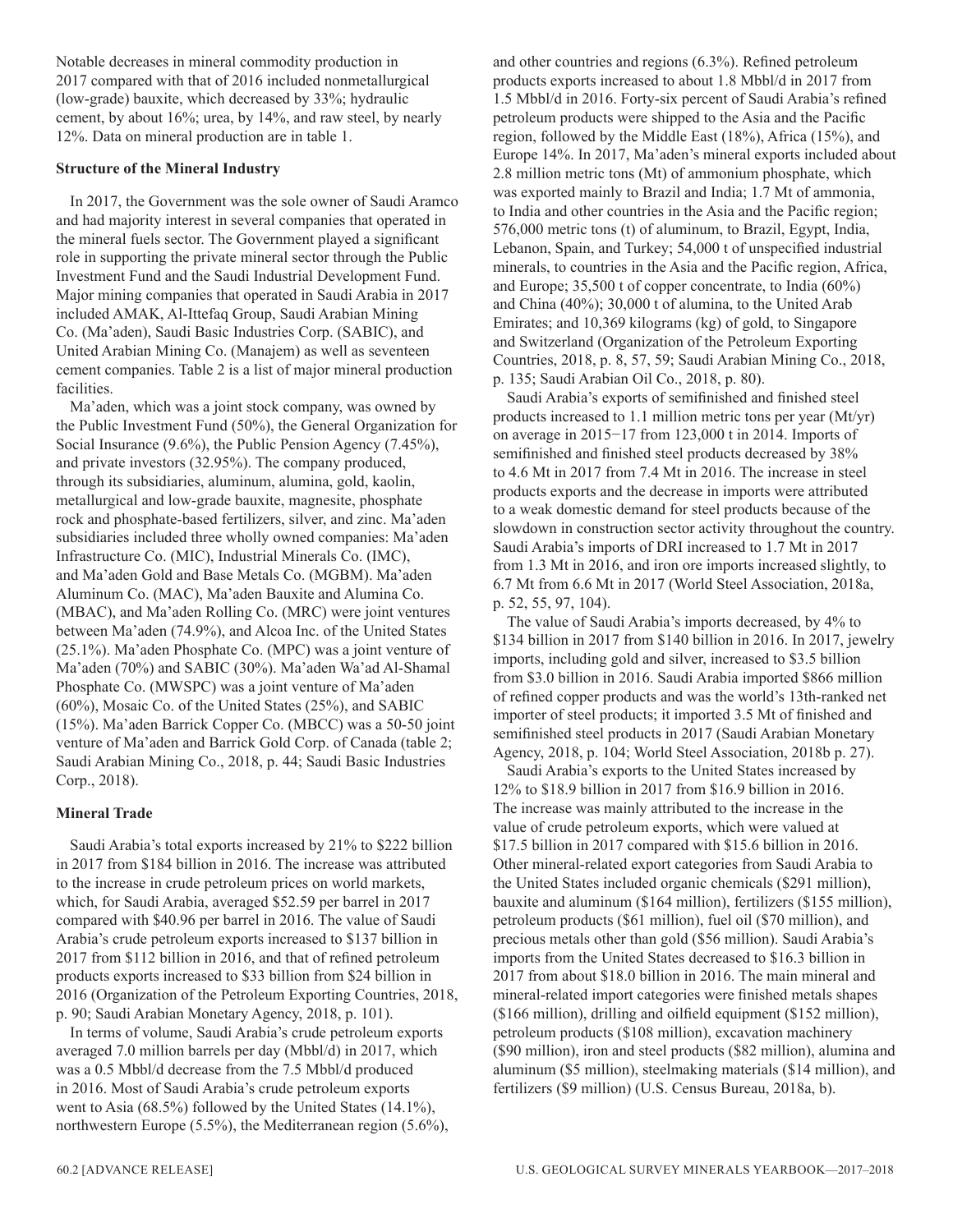# *Metals*

**Bauxite and Alumina, and Aluminum.**—In 2017, MBAC produced 3.7 Mt of bauxite at Al Ba'itha, which was the country's sole metallurgical bauxite mine. The mine was located in Qassim Province about 600 kilometers (km) northwest of Ras Al Khair on the Gulf coast, where the country's sole alumina refinery and aluminum smelter were located. IMC produced low-grade bauxite at the Az Zabirah Mine, which was located in Ha'il Province. Bauxite ore was crushed at the Al Ba'itha Mine and transported by rail to the alumina refinery, where it was treated with a hot solution of caustic soda (NaOH) and the precipitating alumina  $(Al_2O_3)$  was separated and removed. At the end of 2017, the Al Ba'itha Mine's proven and probable reserves of metallurgical bauxite at a cutoff rate of 40% total available alumina (TAA) were reported to be 74.1 Mt grading 49.9% TAA and 7.7% silica dioxide  $(SiO<sub>2</sub>)$  and 123.3 Mt grading 47.2% TAA and  $10.1\%$  SiO<sub>2</sub>, respectively. Total metallurgical bauxite mineral resources at the Az Zabirah ML deposit at a cutoff rate of 52% TAA were reported to be 18.4 Mt, and those at the Az Zabirah Central prospect exploration project were 19.0 Mt (table 1; Saudi Arabian Mining Co., 2018, p. 82).

The Ras Al Khair alumina refinery had a nameplate capacity of 1.8 Mt/yr of alumina; it increased its output to about 1.5 Mt in 2017 from 1.4 Mt in 2016. The refinery supplied alumina for the MAC aluminum smelter and the MRC rolling mill (table 2; Saudi Arabian Mining Co., 2018, p. 81).

MAC increased its output of primary aluminum by 6% to 786,000 t in 2017 from 740,000 t (revised) in 2016. The company, which was one of the three operating companies at Ras Al Khair, ramped up production of flat-rolled aluminum products to 152,000 t in 2017 from 101,000 t in 2016 following the commissioning of the plant in 2014. The rolling mill plant was expected to have a total capacity of 430,000 metric tons per year (t/yr) (Saudi Arabian Mining Co., 2018, p. 81).

**Copper and Zinc.**—In 2017, Saudi Arabia's output of copper concentrate increased to 173,200 t from 110,000 t in 2016, and its zinc concentrate output increased to 43,574 t from 5,100 t in 2016. Copper and zinc production came from the Jabal Sayid Mine and the Masane Al Kobra Mine following the resumption of operations at the Masane Al Kobra Mine in 2017, which had been halted in 2016 to improve production capacity. The Masane Al Kobra Mine was located in Najran Province about 640 km southeast of Jeddah. By the end of January 2018, Joint Ore Reserves Committee (JORC)-compliant resources at the Al Houra and the Saadah mining zone were 5.8 Mt of ore. AMAK had been operating the mine since 2011, and in 2017, the projected mine life was another 8 years. AMAK was a joint venture of local investors (50%), Trecora Resources of the United States (33.4%), and Arab Mining Co. of Jordan (16.6%) (table 1; Al Masane Al Kobra Mining Co., 2018; Trecora Resources, 2018).

MBCC began precommercial production at the Jabal Sayid Mine in late 2015 and shipped its first copper in concentrate in early 2016. MBCC expected the mine's capacity to be 165,000 t/yr of copper in concentrate (44,000 t/yr of copper). Copper production continued to ramp up at the Jabal Sayid Mine in 2017. Production at the mine increased to 38,600 t of

copper in concentrate in 2017 from 14,800 t in 2016. The mine was expected to operate at full capacity in 2018.The Jabal Sayid project had an estimated 650,000 t of contained copper from measured and indicated mineral resources., The project was also expected to produce unspecified quantities of cobalt, lead, nickel, silver, sulfur, and zinc. The project's mining license permitted further mining exploration in the surrounding licensed area. MBCC planned to extend the mine's life, which was estimated to be 17 years (Saudi Arabian Mining Co., 2018, p. 106−107).

**Gold.**—MGBM increased gold production from the six mines that it operated in 2017, by 47% to 10,333 kg in 2017 from 7,010 kg in 2016. The company mined a total of 27 Mt of gold ore in 2017. Most of the increase in gold production in 2017 was due to a full year of production at the Ad Duwayhi Mine. The mine began production in October 2015; it produced 175 kg in 2016 and 5,073 kg in 2017. Production from other mines in 2017 included that of the Bulghah Mine, which produced 1,815 kg of gold, the Al Amar Mine (1,403 kg); the As Suq Mine (918 kg), the Mahd Adh-Dhahab Mine (716 kg), and the Sukhaybarat Mine (407 kg) (Saudi Arabian Mining Co., 2018, p. 82, 86, 102−103).

Gold and Minerals Ltd. was a joint venture of Abdul Rahman Saad Al-Rashid Co. (60% interest) and Kefi Minerals of Australia (40% interest) created to develop gold resources at the Jibal Qutman prospect and copper and gold at the Hawiah permit. The company set a 1 million-troy-ounce (31,100 kg) gold-equivalent deposit target for its exploration and development work at the Jibal Outman prospect, which is located in Saudi Arabia's underexplored Precambrian Shield. Gold and Minerals, which identified more than 700,000 troy ounces (21,800 kg) of gold-equivalent resources in 2017, was evaluating gold production at the Jibal Qutman opencut, heap-leach operation and exploring for additional shallow gold resources at the site (Kefi Minerals, 2018).

**Iron and Steel.**—In 2017, Saudi Arabia's DRI output decreased to 4.81 Mt from 5.11 Mt in 2016 and crude steel production decreased to 4.83 Mt in 2017 from about 5.46 Mt in 2016. Saudi Iron and Steel Co. (Hadeed), which was a wholly owned subsidiary of SABIC, produced most of the country's crude steel and DRI. The other producer was Al-Ittefaq Steel Products Co. (ISPC), which was a subsidiary of Al-Ittefaq Group. ISPC was the largest private steel producer in Saudi Arabia; it comprised Al Faisal Steel Products Co., Arab Steel Co., Direct Reduction Iron Co. Ltd., Metal Recycling Mill, National Steel Co, and Tauwarqi Energy, all of which operated in Dammam in eastern Saudi Arabia. ISPC produced billet, DRI, reinforced steel bar and other semifinished and finished steel products. The company was building a 2.5-Mt/yr iron pelletization plant at its complex in Dammam (tables 1, 2; Al-Ittefaq Steel Products Co., 2018; World Steel Association, 2018a, p. 2).

**Titanium.**—A joint-venture of the National Industrialization Co. (Tasnee), the National Titanium Dioxide Co. Ltd. (Cristal) (32.5% interest each), and Toho Titanium Co. of Japan (35% interest) was building a new titanium sponge plant at Yanbu Industrial City on the Red Sea coast in Western Saudi Arabia. The plant would have the capacity to produce 15,600 t/yr of titanium sponge. The titanium sponge plant was expected to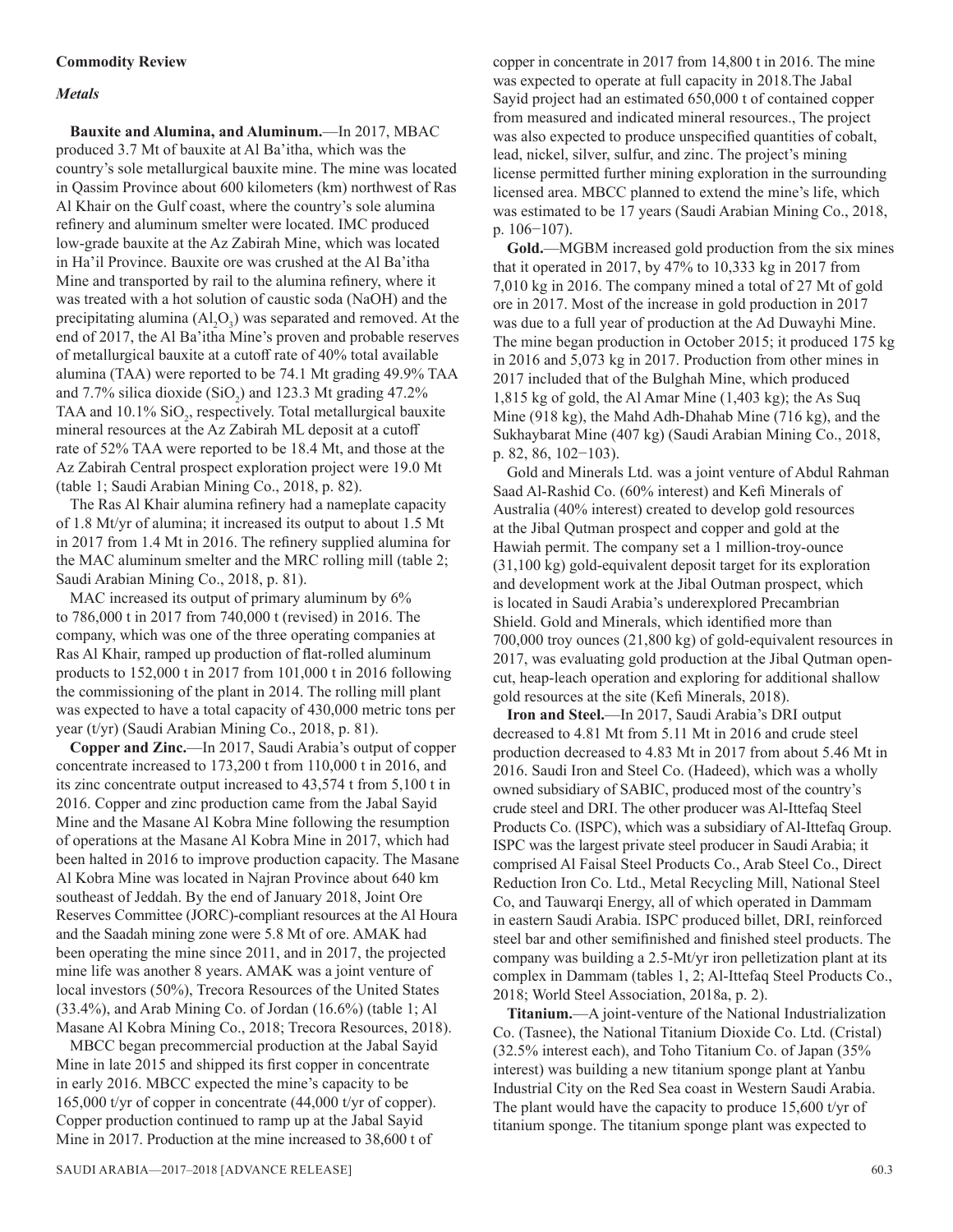start production in the second half of 2017 but startup was delayed to the second half of 2019 owing to technical problems. The plant would use titanium tetrachloride  $(TiCl<sub>4</sub>)$  supplied by Cristal as feedstock. Cristal was owned by Tasnee (79%), Gulf Investment Corp. of Kuwait (20%), and Al Shair Group (1%) (Tasnee, 2017; Cristal, 2018; Trimble Solutions Corp., 2018).

# *Industrial Minerals*

**Cement.**—According to the General Authority of Statistics of Saudi Arabia, the country's cement output decreased by 16% to 47.1 Mt in 2017 from 55.9 Mt in 2016. Operations at many cement plants in the country slowed in 2016 and 2017 compared with their output 2015 and 2014. The decrease was mainly attributed to the accumulation of a high inventory of clinker at cement plants, which was estimated to be 22.8 Mt at the end of 2015, owing to reduced activity in the construction sector. Seventeen companies operated 19 cement plants in Saudi Arabia in 2017. Southern Province Cement Co. was the leading producer of cement in the country in terms of tonnage (5.6 Mt), followed by Yanbu Cement Co. (5.4 Mt), Saudi Cement Co. (5.0 Mt), Yamama Cement Co. (4.2 Mt), and Arabian Cement Co. (3.5 Mt). Production at Southern Province Cement Co. decreased by 1.9 Mt to 5.6 Mt in 2017 from 7.5 Mt in 2016, and that of the Saudi Cement Co. decreased by about 2.4 Mt to 5.0 Mt in 2017 from about 7.4 Mt in 2016 (table1; Global Cement, 2017; General Authority of Statistics, 2018).

**Clay and Shale (Kaolin).**—IMC was the main producer of kaolin in Saudi Arabia at its Az Zabirah Mine. In 2017, IMC's output of kaolin increased to 111,000 t in 2017 from 106,000 t in 2016. At the end of 2017, the company's total mineral resources of kaolin at the Az Zabirah ML and the Az Zabirah Central EL deposits totaled 223 Mt. Other unspecified companies produced 95,000 t in 2017 compared with 90,000 t in 2016 (Saudi Arabian Mining Co., 2018, p. 87, 98).

**Nitrogen.**—Saudi Arabia produced and exported nitrogen in four main forms: ammonia, DAP, MAP, and urea. Ma'aden produced ammonia at the Ras Al Khair complex for use in the manufacturing of DAP and MAP and for direct sales. The company nearly doubled its ammonia production to 2.3 Mt in 2017 from 1.2 Mt in 2016. Phosphate fertilizer production increased to about 2.9 Mt in 2017 from 2.7 Mt in 2016; the increase was attributed to ramping up production to full capacity of 3 Mt/yr (Saudi Arabian Mining Co., 2018, p. 96).

Saudi Arabian Fertilizer Co. (Safco) was a joint venture of SABIC (42.99%) and private investors (57.01%) created to produce, process, manufacture, and market ammonia and urea fertilizers. Safco comprised the National Chemical Fertilizer Co. (Ibn Al Bitar), which produced nitrogen fertilizer at its plant in Jubail Industrial City, and the Safco-5 urea plant, which was located 100 km north of Dammam in eastern Saudi Arabia. Safco-5 had the capacity to produce 1.1 Mt/yr of urea. Safco's total output of urea decreased to 5.1 Mt in 2017 from 5.9 Mt in 2016 (Saudi Arabian Fertilizer Co., 2018, p. 12; 2019, p. 16).

**Phosphate Rock.**—In 2017, MPC produced 5.67 Mt of concentrated phosphate rock at the Al Jalamid Mine and more than 2.8 Mt of ammonia phosphate fertilizer at the Ras Al Khair Industrial City. The company started phosphate rock production at the Al Khabra Mine, which had the capacity

to produce 12 Mt/yr of phosphate rock and 5 Mt/yr of concentrated phosphate. Estimates of phosphate rock reserves at the Al Jalamid, the Al Khabra and the Umm Wu'al deposits increased to 1,406 Mt in 2017 from 1,384 Mt in 2016 (Saudi Arabian Mining Co., 2018, p. 82–83; Jasinski, 2019).

MWSPC started producing ammonia, DAP and MAP, phosphoric acid, and sulfuric acid in 2017 at the Wa'ad Al Shamal phosphate rock and phosphate-based fertilizer project. The project, which was located about 45 km northeast the town of Turaif in the Al Hudud as Shmaliyah Region, included the Al Khabra phosphate rock mine and six phosphate manufacturing plants; it was expected to have the capacity to produce 15 Mt/yr of phosphate rock, 5.3 Mt of concentrated phosphate, 5 Mt of sulfuric acid, 3 Mt/yr of DAP, and 1.1 Mt of ammonia (Saudi Arabian Mining Co., 2018, p. 13−14, 37−45; Jasinski, 2019).

At the end of 2017, Saudi Arabia's phosphate rock proven and probable phosphate ore reserves were estimated to be 725 Mt grading 17.5%  $P_2O_5$  and 675 Mt grading 16.1%  $P_2O_5$ , respectively. The main reserves were at the Al Jalamid, the Al Khabra and the Umm Wu'al sites, which are located in the northern part of the country (Saudi Arabian Mining Co., 2018, p. 82).

**Sulfur.**—Production of sulfur had been steadily increasing since 2013, to 6.5 Mt in 2017 from 3.9 Mt in 2013. Most sulfur output, which was produced solely by Saudi Aramco as a byproduct of natural gas and petroleum refining operations, was exported. Sulfur exports decreased to 3.0 Mt in 2017 from 3.6 Mt (revised) in 2016 (table 1; Saudi Arabian Mining Co., 2018, p. 77).

K+S Group of Germany acquired a 30% equity interest in the Al-Biariq for Fertilizer Plant Co., Ltd. (Al-Biariq) in Saudi Arabia. Al-Biariq was a manufacturer of fully soluble potassium sulfate. In 2017, Al-Biariq doubled its soluble potassium sulfate production capacity to 40,000 t/yr (K+S Aktiengesellschaft, 2016).

# *Mineral Fuels*

**Natural Gas.**—Saudi Aramco's production of dry natural gas increased to 109.3 billion cubic meters in 2017 from 105.3 billion cubic meters in 2016. Natural gas output came from both onshore and offshore fields. Offshore gasfields included the Arabiyah, the Habshan, and the Karan Fields, and onshore natural gasfields were associated with major Saudi crude oilfields, including the Ghawar, the Safaniya, and the Zuluf Fields. Saudi Arabia had been gradually increasing its output of natural gas in recent years and planned to double output in the next decade to meet increased domestic demand (BP p.l.c., 2018, p, 28; Saudi Arabian Oil Co., 2018, p. 76).

In October 2015, Saudi Aramco completed the construction of the Wasit gas plant, which was located in Jubail Industrial City, and started processing natural gas fed from two offshore gasfields near the eastern coast of Saudi Arabia. The plant had the capacity to process about 27.8 billion cubic meters per year of nonassociated natural gas and about 88 million barrels per year of natural gas liquids. Saudi Aramco completed the construction of Midyan gas plant in the Tabuk region in northwestern Saudi Arabia in 2017. The plant had the capacity to produce 2.1 million cubic meters per day of nonassociated natural gas and 4,500 barrels per day of condensate.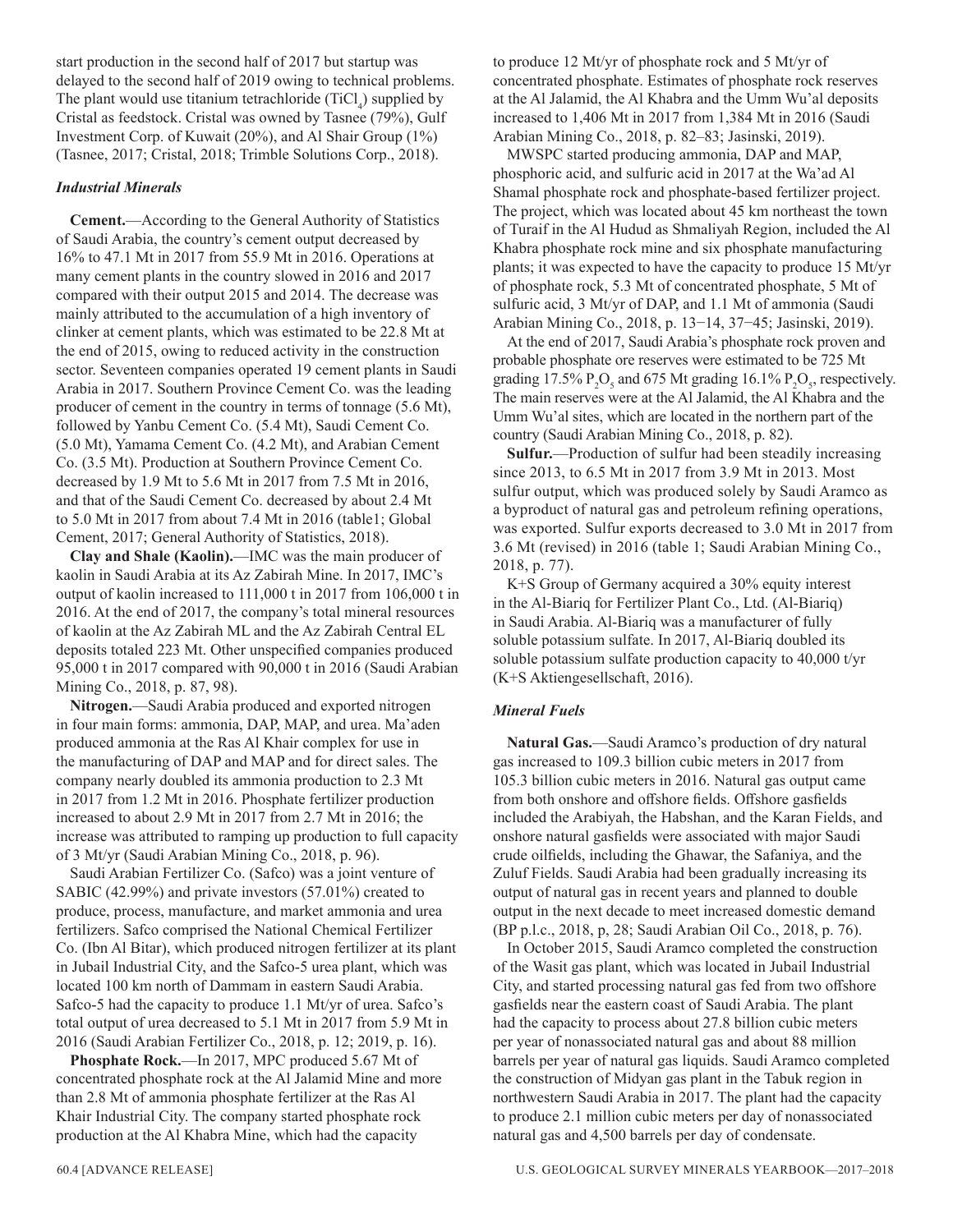Saudi Aramco planned to build the greenfield Fadhili gas plant 30 km west of Jubail in the Ash Sharqiyah Region. The plant would process natural gas from offshore and onshore fields to produce 70.8 million cubic meters per day of natural gas by 2019. The Fadhili gas plant would be able to recover 99.9% of the sulfur contained in the natural gas (Saudi Arabian Oil Co., 2018, p. 24, 28).

**Petroleum.**—Saudi Arabia's crude petroleum and condensate output decreased to 10.2 Mbbl/d in 2017 from 10.7 Mbbl/d in 2016. In 2017, Saudi Aramco continued to focus on maintaining a petroleum production capacity of 12 Mbbl/d and increasing its nonassociated natural gas-processing capacity to 141.6 million cubic meters per day by 2019 (Saudi Arabian Oil Co., 2017, p. 14, 23, 2018, p. 76).

Saudi Aramco had nine domestic refineries with a combined capacity of 2.9 Mbbl/d. Saudi Aramco produced refined petroleum products through its four wholly owned subsidiaries in Jeddah, Ras Tanura, Riyadh, and Yanbu, and five joint ventures with major international oil companies. These joint ventures included Rabigh Refining & Petrochemical Co. (PetroRabigh) of Saudi Aramco and Sumitomo Chemical Co. of Japan (37.5% each) and private investors (25%); Saudi Aramco Mobil Refining Co. Ltd. (SAMREF) of Saudi Aramco (50%) and Mobil Yanbu Refining Co. Inc. (a subsidiary of Exxon Mobil Corp. of the United States) (50%); Saudi Aramco Shell Refining Co. (SASREF) of Saudi Aramco (50%) and Shell Saudi Arabia Refining Ltd. (50%); Saudi Aramco Total Refining and Petrochemical Co. (SATORP) of Saudi Aramco (62.5%) and Total S.A. of France (37.5%); and Yanbu Aramco Sinopec Refining Co. Ltd. (YASREF) of Saudi Aramco (62.5%) and China Petrochemical Corp. (SINOPEC) (37.5%) (Saudi Arabian Oil Co., 2017, p. 76).

Saudi Aramco continued construction at the Jazan refinery and terminal project at Jazan Economic City in southwestern Saudi Arabia. The project was designed to build a 400,000 bbl/dcapacity refinery capable of processing Arabian Heavy and Medium crude petroleum and to install an integrated gasification combined cycle (IGCC) powerplant, which would have the capacity to generate 4,000 megawatts of electricity. The completion of the Jazan refinery and the IGCC powerplant was expected by yearend 2019 (table 2; Saudi Arabian Oil Co., 2017, p. 26; 2018, p. 34).

# **MINERAL INDUSTRY HIGHLIGHTS IN 2018**

The economy of Saudi Arabia grew by 2.2% in 2018 compared with a contraction of 0.7% (revised) in 2017 at 2010 constant prices. The GDP amounted to 2,934 billion Saudi riyals (\$782 billion) in 2018 compared with 2,582 billion Saudi riyals (\$688 billion) in 2017. The contribution of the mineral industry to the GDP (at current 2018 prices), which included nonfuel minerals, crude petroleum, and natural gas, was 30.1%. The nonfuel mining sector's contribution to the GDP was about 0.4%. Industrial activity, which included aluminum, electricity, fertilizer, and steel production, natural gas processing, and petroleum refining, contributed 12.8% to the GDP; the building and construction sector contributed 5.1%. The value added of the crude petroleum and natural gas activities increased

by 3.2%; the value of other mining and quarrying activities increased by 2.7%; and the value added of construction sector activity decreased by 3.1% in 2018 (Saudi Arabian Monetary Agency, 2019, p. 27, 135).

In 2018, the DMR posted a draft of the country's new mining law for public comment. The new law was not finalized by yearend. The DMR reported a total of 2,045 valid mining and exploration licenses in 2018. They included 1,342 licenses for construction materials (sand and stone); 545 licenses for mineral exploration; 94 licenses for the mining of mineral ores (gold, copper, iron ore, phosphate rock, and zinc); and 69 licenses for small-scale mining operations (barite, clay, gypsum, limestone, and salt) (Saudi Arabian Monetary Agency, 2019, p. 49).

# **Production**

Notable increases in mineral commodity output in 2018 compared with that of 2017 included output of ferromanganese, which increased by 130%; dead-burned magnesite, 117%; secondary aluminum, 51%; copper (Cu content) 37%; copper (gross weight); 36%, silicomanganese, 31%; urea, 28%; gold, 25%; alumina, 20%; silver, 14%; calcined caustic magnesite, 13%; diammonium phosphate fertilizer, 11%; and zinc (Zn content and gross weight), 10% each. Notable decreases included output of naphtha, which decreased by 19%; asphalt, 18%; secondary lead, 17%; and hydraulic cement, 11% (table 1).

# **Mineral Trade**

Saudi Arabia's total exports increased by 32% to \$294 billion in 2018 from \$222 billion in 2017. The increase was attributed to an increase in crude petroleum prices in world markets, which for Saudi Arabia averaged \$70.59 per barrel in 2018 compared with \$52.59 per barrel in 2017. Saudi Arabia's crude petroleum exports increased to \$188 billion in 2018 from \$137 billion in 2017, and exports of refined petroleum products increased to \$44 billion from \$33 billion in 2017 (Organization of the Petroleum Exporting Countries, 2019, p., 90; Saudi Arabian Monetary Agency, 2019, p. 112).

In terms of volume, Saudi Arabia's petroleum (crude and refined) exports averaged 9.34 Mbbl/d in 2018 compared with 8.4 Mbbl/d in 2017. Saudi crude petroleum exports went to the Asia and the Pacific region (67.6%) followed by North America (13.8%), Europe (11.8%), the Middle East (3.6%), Africa (2.2%), and South America (1.0%). In 2018, Ma'aden's mineral exports included about 3.13 Mt of ammonium phosphate, which were shipped mainly to countries in the Asia and the Pacific region, Brazil, and India; 1.35 Mt of ammonia, to the Asia and the Pacific region and India; 501,000 t of aluminum, mainly to Brazil, Egypt, India, Lebanon, Turkey, and Vietnam; 311,000 t of alumina, to other Gulf countries; 217,000 t of copper concentrate, to China, India, and Japan; 61,000 t of unspecified industrial minerals, to countries in the Asia and the Pacific region, Africa, and Europe; and about 13,000 kg of gold, to Singapore and Switzerland (Organization of the Petroleum Exporting Countries, 2019, p. 8, 57, 59; Saudi Arabian Mining Co., 2019, p. 131–134).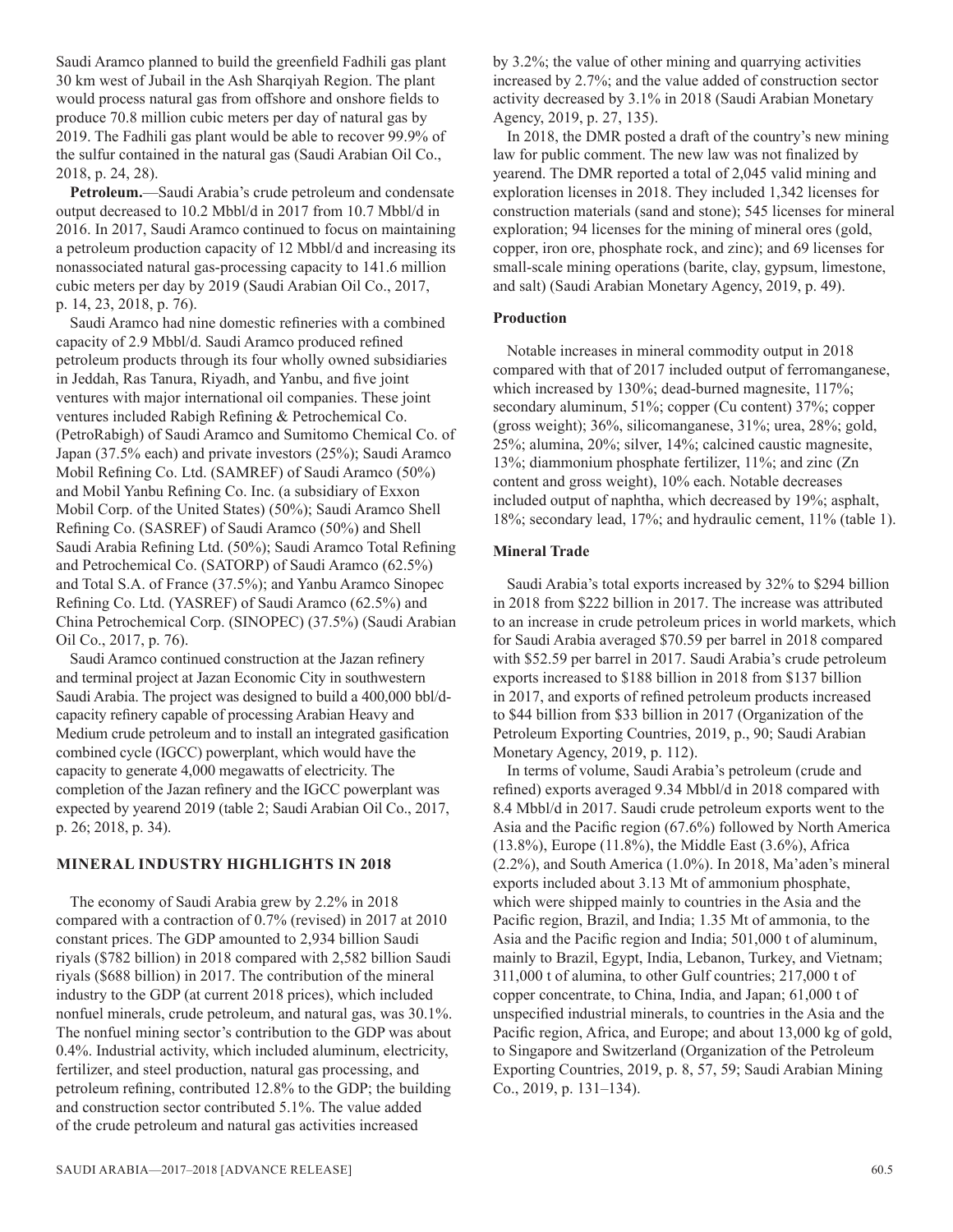# *Metals*

**Bauxite and Alumina, and Aluminum.**—In 2018, Saudi Arabia, which had the capacity to produce 4.6 Mt/yr of metallurgical bauxite, mined about 3.9 Mt of metallurgical bauxite at the Al-Ba'itha Mine; refined nearly 1.8 Mt of alumina; and smelted 802,000 t of primary aluminum and 130,000 t of recycled cans at the Ras Al-Khair refinery. The country also produced 231,000 t of flat-rolled products at its aluminum rolling mill in Ras Al-Khair, which had the capacity to produce 460,000 t/yr of rolled products and to recycle 130,000 t/yr of aluminum cans (Saudi Arabian Mining Co., 2019, p. 101).

**Copper and Zinc.**—MBCC produced 50,340 t of copper in 2018, which was a record output for the company and the country compared with 38,587 t in 2017; the company had a production target of 45,573 t for 2019. The increase in copper output by MBCC was attributed to the processing and throughput of higher grade ore. MGBM produced 18,000 t of zinc concentrate and 10,000 t of copper concentrate as byproducts from its Al Amar gold mine. Ore reserves at the Jabal Sayid Mine as of yearend 2018 were 27.1 Mt grading 2.38% copper and 0.24 g/t gold. AMAK's copper output from the Al Masane Mine increased to 6,000 t in 2018 from 2,649 t in 2017. Zinc production at the AMAK Mine increased to 15,051 t in 2018 from 6,730 t in 2017 (Saudi Arabian Mining Co., 2019, p. 82, 109; Trecora Resources, 2019, p. 19–20).

**Gold.**—MGBM produced a total of 12,905 kg of gold in 2018 compared with 10,333 kg in 2017. The company's active mines were the Ad Duwayhi, the Mahd Ad Dhahab, the Al Amar, the Bulghah, the Sukhaybarat, and the As Suq Mines. MGBM planned to reach production capacity of 31,100 kilograms per year by 2025; most of the increase in production would come from the Ar Rjum and the Mansourah-Massarah Mines, which were expected to be commissioned by 2023. Reserves at the Ad Duwayhi Mine were estimated to be 51.1 t of gold (table 1; Saudi Arabian Mining Co., 2019, p. 14, 105–106).

AMAK began an independent feasibility study for the Jabal Guyan gold project, which is located 190 km east of the city of Khamis Mushait in southwestern Saudi Arabia. The Jabal Guyan deposit was estimated to contain about 4,700 kg of gold. The company completed an advance scoping study and exploration drilling program in 2017 (Al Masane Al Kobra Mining Co., 2019).

**Iron and Steel.**—Although raw steel production increased to 5.2 Mt in 2018 from 4.8 Mt in 2017, the country's production was significantly less than the 2014 output of 6.29 Mt. Similarly, DRI output, which increased to 5.0 Mt in 2018 from 4.8 Mt in 2017, was still less than the 2014 output of 6.5 Mt. The decrease in DRI and raw steel output was attributed to decreased domestic demand, especially that of the construction and building materials sector (table 1; Saudi Arabian Monetary Agency, 2019, p. 136).

# *Industrial Minerals*

**Cement.**—Saudi Arabia's cement production continued its decline since its peak of 61.9 Mt in 2015, which was the country's highest production; it decreased to 42.2 Mt in 2018 from 47.1 Mt in 2017. The decrease was attributed to weak domestic demand because of limited Government capital spending and rising construction costs. The cement sector was expected to partially recover in the next 5 years with the startup of the Government's mega projects, including the building of a new city (Neom) and other touristic complexes on the Red Sea (table 1; Davids, 2019).

**Nitrogen and Phosphate Rock.**—In December, MWSPC started commercial phosphate fertilizer production at the Wa'ad Al-Shamal phosphate project. The company signed an engineering, procurement, and construction contract to build a third ammonia plant, which had a planned capacity of 1.1 Mt/yr. The ammonia plant, which would feed ammonia to the phosphate fertilizer plant, was expected to be completed in 2021. The phosphate fertilizer plant was expected to increase its capacity by 1 Mt/yr each year in 2023, 2024, and 2025 (Saudi Arabian Mining Co., 2019, p. 95).

# *Mineral Fuels*

**Natural Gas and Petroleum.**—Saudi Aramco crude petroleum production increased slightly to 3,766 million barrels (Mbbl) in 2018 from 3,635 Mbbl in 2017. Natural gas production increased to 112.3 billion cubic meters in 2018 from 109.3 billion cubic meters in 2017 (table 1; Saudi Arabian Oil Co., 2019, p. 6). The major onshore oilfields in Saudi Arabia included the Ghawar Field, which was the world's largest conventional oilfield in 2017; it had the capacity to produce 5.8 Mbbl/d; the Khurais Field (1.2 Mbbl/d); the Shaybah Field (1 Mbbl/d); the Khurasaniyah and the Qatif Fields (0.5 Mbbl/d each); and the Abqaiq Field (0.4 Mbbl/d). The Safaniya (1.2 Mbbl/d), the Manifa (0.9 Mbbl/d), and the Zuluf (0.68 Mbbl/d) Fields were the country's main offshore oilfields. Most natural gas production in Saudi Arabia comes from oilfields as a byproduct of crude petroleum and condensate production; however, the country's main offshore gasfields (the Arabiyah, the Habshan, and the Karan Fields) produced only natural gas (table 2; U.S. Energy Information Administration, 2017, p. 6, 14).

# **Outlook**

The output of most metals is expected to significantly increase in the next 5 years as Ma'aden affiliates ramp up production of aluminum, copper, and gold. Titanium sponge production by the Cristal-Taho-Tasnee joint venture is expected to restart in 2019. Saudi Arabia's production of phosphate rock and phosphatebased products is expected to increase in the short and medium terms as Ma'aden has set a production target of 9 Mt/yr of ammonium phosphate following the completion of its third phosphate project by 2024. Consequently, exports of aluminum, ammonium phosphate, copper, gold, sulfur, titanium sponge, urea, and zinc are also likely to increase in the next 5 years because of planned production increases of these commodities. The growth of the building and construction sector is likely to remain dependent mainly on Government contracts and programs upon the approval of major housing, tourism, and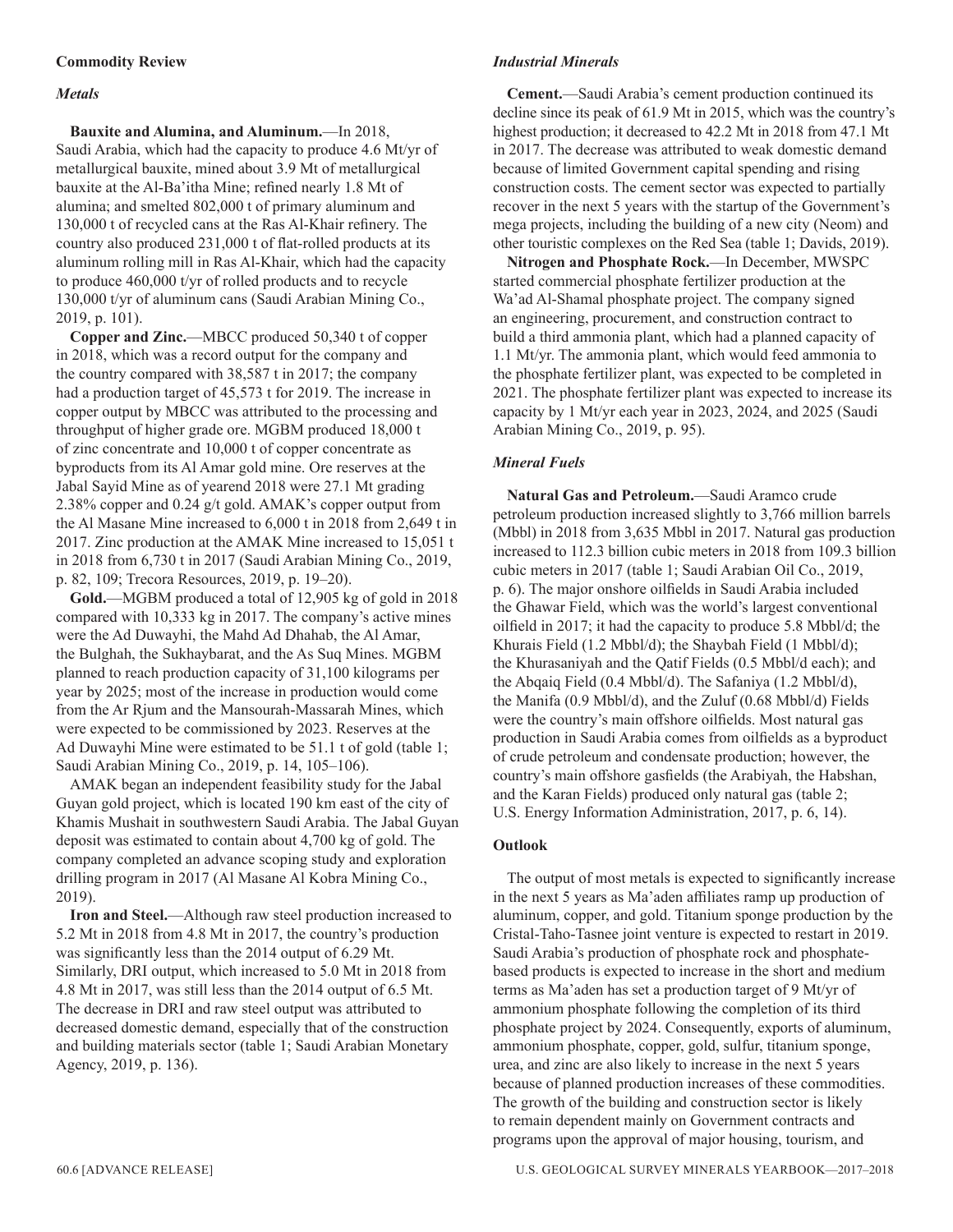infrastructure projects throughout the country. By contrast, the slowdown in the building and construction sector in 2016–18 is expected to continue in 2019. Thus, consumption of cement, steel products, and other building and construction materials is expected to continue to decrease in 2019 owing to weak domestic demand.

# **References Cited**

- Al-Ittefaq Steel Products Co., 2018, Overview: Al-Ittefaq Steel Products Co. (Accessed November 23, 2019, at http://www.ispc.com.sa/Overview.aspx.)
- Al Masane Al Kobra Mining Co., 2018, Mining for copper and zinc: Al Masane Al Kobra Mining Co. (Accessed November 20, 2018, at http://www.amak.com.sa/about-amak-mining-company-kingdom-of-saudiarabia.php.)
- Al Masane Al Kobra Mining Co., 2019, Our business—Guyan gold project: Al Masane Al Kobra Mining Co. (Accessed May 28, 2019, at http://www.amak.com.sa/about-amak-mining-company-kingdom-of-saudiarabia.php.)
- Apodaca, L.E., 2019a, Nitrogen (fixed)—Ammonia: U.S. Geological Survey Mineral Commodity Summaries 2019, p. 116−117.
- Apodaca, L.E., 2019b, Sulfur: U.S. Geological Survey Mineral Commodity Summaries 2019, p. 160−161.
- BP p.l.c., 2018, BP statistical review of world energy—June 2018: London, United Kingdom, BP p.l.c., 53 p. (Accessed November 20, 2018, at https://www.bp.com/content/dam/bp/business-sites/en/global/corporate/pdfs/ energy-economics/statistical-review/bp-stats-review-2018-full-report.pdf.)
- Crangle, R.D., Jr., 2019, Pumice and pumicite: U.S. Geological Survey Mineral Commodity Summaries 2019, p. 128−129.
- Cristal, 2018, About Cristal: National Titanium Dioxide Co. Ltd. (Accessed November 26, 2018, at http://www.cristal.com/about-us/Pages/default.aspx.)
- Davids, Gaven, 2019, KSA cement industry to continue to be under pressure in 2019: ME Construction News, February 20. (Accessed October 25, 2019, at https://meconstructionnews.com/33532/ksa-cement-industry-to-continue-tobe-under-pressure-in-2019.)
- General Authority of Statistics, 2018, Statistical yearbook of 2017—Industry: Riyad, Saudi Arabia, Central Department for Statistics and Information. (Accessed September 9, 2018, at https://www.stats.gov.sa/en/941-0.)
- Global Cement, 2017, Saudi Arabia cuts cement export duties: Pro Global Media Ltd., July 12. (Accessed February 8, 2018, at http://www.globalcement.com/ news/item/6311-saudi-arabia-cuts-cement-export-duties.)
- Gross, Samantha, 2017: The Saudi Aramco IPO is a game-changer for the Saudi economy: Washington DC, Brookings Institution, June 6. (Accessed October 24, 2019, at https://www.brookings.edu/blog/markaz/2017/06/06/thesaudi-aramco-ipo-is-a-game-changer-for-the-saudi-economy.)
- International Mining, 2012, Mining in the oil kingdom: International Mining, August, p. 150−156. (Accessed March 20, 2017, at http://www.saudi-mining.com/images/uploads/documents/Mining\_Report.pdf.)
- Jasinski, S.M, 2019, Phosphate rock: U.S. Geological Survey Mineral Commodity Summaries 2019, p. 122−123.
- K+S Aktiengesellschaft, 2016, K+S invests in fertilizer manufacturer in Saudi Arabia: K+S Aktiengesellschaft press release, December 19, 2 p. (Accessed January 15, 2018, at http://www.k-plus-s.com/en/data/news/pdf/ presse-161219\_en.pdf.)
- Kefi Minerals, 2018, Projects—Saudi Arabia: Kefi Minerals. (Accessed November 12, 2018, at http://www.kefi-minerals.com/projects/saudi-arabia.)
- Midrex Technologies Inc., 2018, World DRI statistics 2017: Midrex Technologies Inc., June 30, 15 p. (Accessed November 20, 2018, at https://www.midrex.com/ wp-content/uploads/MidrexStatsBook2017.5\_.24\_.18\_.pdf.)
- Midrex Technologies Inc., 2019, World DRI statistics 2018: Midrex Technologies Inc., 16 p. (Accessed February 14, 2022, at www.midrex.com/ wp-content/uploads/Midrex\_STATSbookprint\_2018Final-1.pdf.)
- Ministry of Energy, Industry, and Mineral Resources, 2018, The Ministry's objectives: Ministry of Petroleum and Mineral Resources. (Accessed February 12, 2019, at http://www.meim.gov.sa/arabic/ministry/Pages/ ministryobjectives.aspx.)

Organization of the Petroleum Exporting Countries, 2018, Annual statistics bulletin—2018: Organization of the Petroleum Exporting Countries, 125 p. (Accessed November 19, 2018, at https://asb.opec.org/index. https://www.opec.org/opec\_web/static\_files\_project/media/downloads/ publications/ASB%202018.pdf php/pdf-download.)

- Organization of the Petroleum Exporting Countries, 2019, Annual statistics bulletin—2019: Organization of the Petroleum Exporting Countries, 132 p. (Accessed November 19, 2019, at https://asb.opec.org/index.php/pdfdownload.)
- Saudi Arabian Fertilizer Co., 2018, Annual report 2017: Saudi Arabian Fertilizer Co., 59 p. (Accessed November 20, 2018, at http://www.safco.com.sa/en/ Images/AR\_SAFCO\_Annual\_Report\_2017\_tcm1039-12445.pdf.)
- Saudi Arabian Fertilizer Co., 2019, Annual report 2018: Saudi Arabian Fertilizer Co., 55 p. (Accessed September 5, 2019, at http://www.safco.com.sa/en/ Images/SAFCO%20Annual%20Report%202018%20%20-%20Arabic\_ tcm1039-17530.pdf.)
- Saudi Arabian Mining Co., 2018, Annual report 2017: Saudi Arabian Mining Co., 163 p. (Accessed November 20, 2018, at http://www.maaden.com.sa/ download/2017-Annual-Report-En.pdf.)
- Saudi Arabian Mining Co., 2019, Annual report 2018: Saudi Arabian Mining Co., 269 p. (Accessed September 20, 2019, at http://www.maaden.com.sa/ download/2018-Annual-Report-En.pdf.)
- Saudi Arabian Monetary Agency, 2018, 1440H-2018: Saudi Arabian Monetary Agency, December 23, 162 p. (Accessed September 5, 2019, at http://www.sama.gov.sa/en-US/EconomicReports/AnnualReport/Fifty%20 Fourth%20Annual%20Report.pdf.)
- Saudi Arabian Monetary Agency, 2019, 55th annual report 1440H-2019: Saudi Arabian Monetary Agency, 173 p. (Accessed September 9, 2019, at http://www.sama.gov.sa/en-US/EconomicReports/AnnualReport/Annual Report\_55th-EN.pdf.)
- Saudi Arabian Oil Co., 2017, Annual review 2016: Saudi Arabian Oil Co., 80 p. (Accessed October 12, 2019, at http://www.saudiaramco.com/content/dam/ Publications/annual-review/2016/English/AR-2016-SaudiAramco-Englishfull.pdf.)
- Saudi Arabian Oil Co., 2018, Annual review 2017: Saudi Arabian Oil Co., 80 p. (Accessed October 12, 2018, at http://www.saudiaramco.com/content/dam/ Publications/annual-review/2017/English/AR-2017-SaudiAramco-Englishfull.pdf.)
- Saudi Arabian Oil Co., 2019, Corporate overview: Saudi Arabian Oil Co., September, 9 p. (Accessed October 25, 2019, at https://www.saudiaramco.com/-/media/publications/corporate-reports/saudiaramco-corporate-overview-2019-english.pdf.)
- Saudi Basic Industries Corp., 2018, Products—Metals: Saudi Basic Industries Corp. web page. (Accessed November 25, 2018, at https://www.SABIC.com/ en/products/metals.)
- Tasnee, 2017, Tasnee announces the latest developments on the ilmenite smelter project: Tasnee, June 6. (Accessed November 26, 2018, at http://www.tasnee.com/en/OurCompany/news/Pages/Tasnee-announces-the-Latest-Developments-on-the-Ilmenite-Smelter-Project.aspx.)
- Trecora Resources, 2018, Annual report pursuant to section 13 or 15(d) of the Securities Exchange Act of 1934 for the fiscal year ended December 31, 2017: Trecora Resources, 136 p. (Accessed November 14, 2019, https://ir.trecora.com/ annual-reports/content/0000007039-18-000003/0000007039-18-000003.pdf.)
- Trecora Resources, 2019, Annual report pursuant to section 13 or 15(d) of the Securities Exchange Act of 1934 for the fiscal year ended December 31, 2018: Trecora Resources, 130 p. (Accessed November 14, 2019, at https://ir.trecora.com/annual-reports/ content/0000007039-19-000030/0000007039-19-000030.pdf.)
- Trimble Solutions Corp., 2018, Titanium sponge plant—Yanbu, KSA: Trimble Solutions Corp. (Accessed November 16, 2018, at https://www.tekla.com/ae/ bim-awards/titanium-sponge-plant-yanbu-ksa.)
- U.S. Census Bureau, 2018a, U.S. exports to Saudi Arabia by 5-digit end-use code 2008–2017: U.S. Census Bureau. (Accessed November 20, 2018, at https://www.census.gov/foreign-trade/statistics/product/enduse/exports/ c5170.html.)
- U.S. Census Bureau, 2018b, U.S. imports from Saudi Arabia by 5-digit enduse code 2008–2017: U.S. Census Bureau. (Accessed November 20, 2018, at https://www.census.gov/foreign-trade/statistics/product/enduse/imports/ c5170.html.)
- U.S. Energy Information Administration, 2017, Saudi Arabia: U.S. Energy Information Administration Country Analysis Briefs, October 20, 19 p. (Accessed November 21, 2019, at https://www.eia.gov/beta/international/ analysis\_includes/countries\_long/Saudi\_Arabia/saudi\_arabia.pdf.)
- van Oss, H.G., 2019, Cement: U.S. Geological Survey Mineral Commodity Summaries 2019, p. 42−43.
- Worldometer, 2018, GDP by country: Worldometer. (Accessed October 1, 2021, at https://www.worldometers.info/gdp/gdp-by-country.)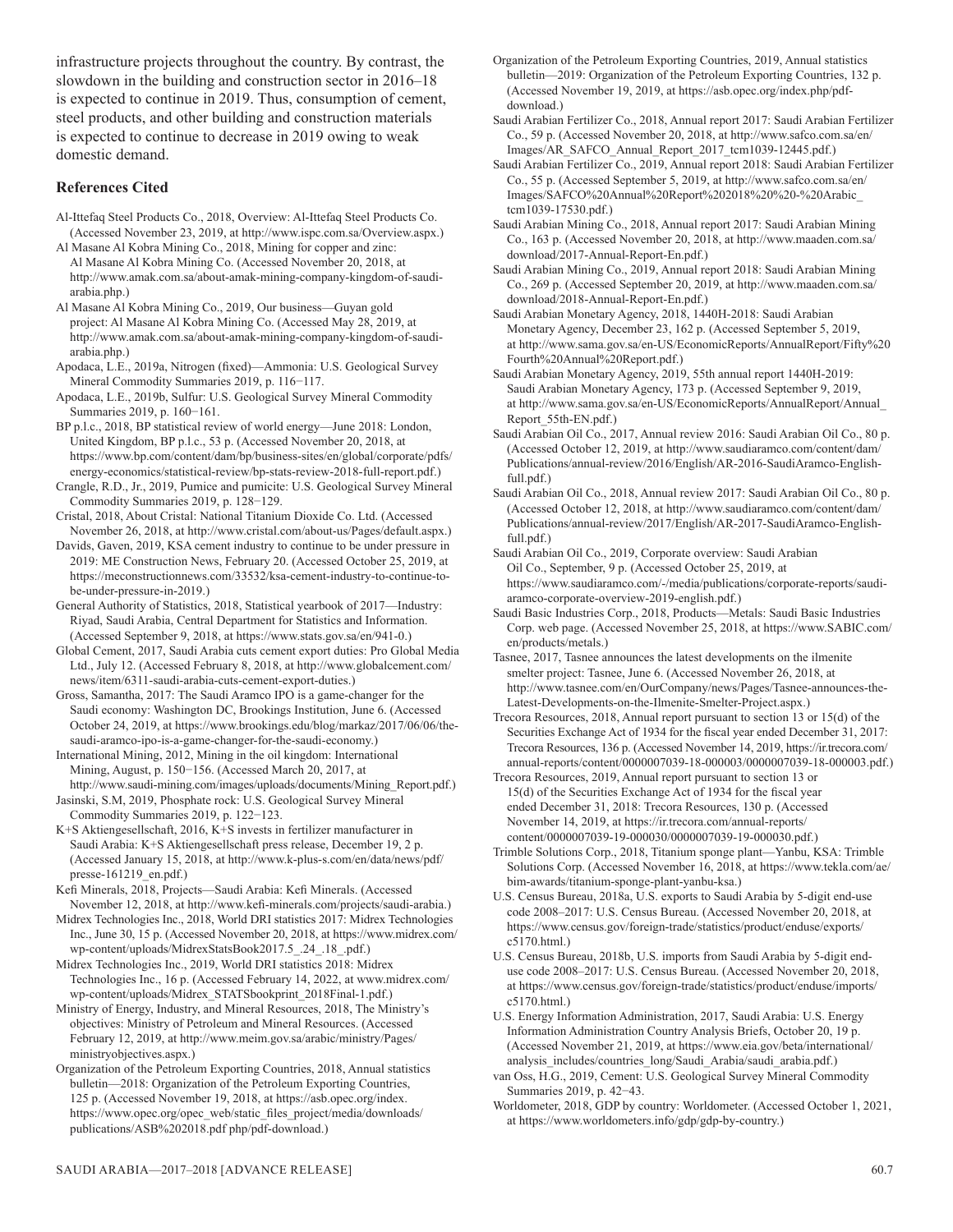World Steel Association, 2018b, World steel in figures: World Steel Association, 30 p. (Accessed November 26, 2018, at https://www.worldsteel.org/en/dam/ jcr:f9359dff-9546-4d6b-bed0-996201185b12/World+Steel+in+Figures+ 2018.pdf.)

# TABLE 1 SAUDI ARABIA: PRODUCTION OF MINERAL COMMODITIES $^{\rm l}$

# (Thousand metric tons, gross weight, unless otherwise specified)

| Commodity <sup>2</sup>                  | 2014                     | 2015                                 | 2016                   | 2017                     | 2018    |
|-----------------------------------------|--------------------------|--------------------------------------|------------------------|--------------------------|---------|
| <b>METALS</b>                           |                          |                                      |                        |                          |         |
| Aluminum:                               |                          |                                      |                        |                          |         |
| Bauxite                                 | $1,096$ <sup>r</sup>     | $1,148$ <sup>r</sup>                 | 3,843                  | 3,708                    | 3,885   |
| Alumina                                 | 23                       | 846                                  | 1,429                  | 1,484                    | 1,774   |
| Metal:                                  |                          |                                      |                        |                          |         |
| Primary                                 | 662                      | 682 r                                | $740$ <sup>r</sup>     | 786                      | 802     |
| Secondary                               | --                       | 59                                   | 101                    | 153                      | 231     |
| Copper, mine, concentrates:             |                          |                                      |                        |                          |         |
| Gross weight<br>metric tons             | 33,116                   | 46,253                               | $110,000$ <sup>r</sup> | 173,200                  | 235,200 |
| Cu content<br>do.                       | $10,800$ <sup>r</sup>    | $11,600$ <sup>r</sup>                | $27,500$ <sup>r</sup>  | 43,000                   | 58,800  |
| Ferroalloys:                            |                          |                                      |                        |                          |         |
| do.<br>Ferromanganese                   | 8,000                    | 7,000                                | 10,000                 | 10,000                   | 23,000  |
| do.<br>Silicomanganese                  | 60,000                   | 63,000                               | 55,000 r               | 65,000                   | 85,400  |
| Gold, mine, Au content<br>kilograms     | 4,954                    | $5,078$ <sup>r</sup>                 | $7,010$ <sup>r</sup>   | 10,333                   | 12,905  |
| Iron and steel:                         |                          |                                      |                        |                          |         |
| Direct-reduced iron                     | 6,460                    | 5,800                                | $5,119$ <sup>r</sup>   | 4,812                    | 5,000   |
| Steel, raw steel                        | 6,291                    | $5,229$ $^{\circ}$                   | 5,461                  | 4,831                    | 5,240   |
| Lead, smelter, secondary<br>metric tons | 36,000 e                 | 37,000 e                             | $50,000$ $e$           | 82,000                   | 68,000  |
| Silver, mine, Ag content<br>kilograms   | 4,800                    | 4,500                                | $4,710$ <sup>r</sup>   | 5,069                    | 5,760   |
| Zinc, mine, concentrate:                |                          |                                      |                        |                          |         |
| Gross weight<br>metric tons             | 39,798                   | 39,008                               | $5,100$ <sup>r</sup>   | 43,574                   | 48,000  |
| Zn content<br>do.                       | $17,350$ <sup>r</sup>    | $18,757$ <sup>r</sup>                | $2,550$ <sup>r</sup>   | 21,800                   | 24,000  |
| <b>INDUSTRIAL MINERALS</b>              |                          |                                      |                        |                          |         |
| Barite                                  | 32                       | $\mathbb{L}_{\mathbb{H}}$ . $\Gamma$ | $ r$                   | $\overline{\phantom{a}}$ |         |
| Bauxite, low grade                      | $1,086$ <sup>r</sup>     | $797$ <sup>r</sup>                   | $625$ <sup>r</sup>     | 417                      | 438     |
| Cement, hydraulic                       | 57,223                   | 61,900                               | 55,943 <sup>r</sup>    | 47,134                   | 42,181  |
| Clay:                                   |                          |                                      |                        |                          |         |
| Kaolin                                  | 106                      | $187$ <sup>r</sup>                   | 196r                   | 206                      | 216     |
| Unspecified                             | 7,220                    | 7,650                                | $9,240$ <sup>r</sup>   | 9,702                    | 10,187  |
| Feldspar, mine                          | $168$ <sup>r</sup>       | 179r                                 | $188$ <sup>r</sup>     | 197                      | 206     |
| Fertilizers, diammonium phosphate       | 2,301                    | 2,656                                | 2,723                  | 2,859                    | 3,170   |
| Gypsum                                  | $1,780$ <sup>r</sup>     | $2,780$ <sup>r</sup>                 | $3,000$ <sup>r</sup>   | 3,150                    | 3,307   |
| Magnesite:                              |                          |                                      |                        |                          |         |
| Caustic-calcined                        | 36 <sup>r</sup>          | $37$ <sup>r</sup>                    | 36 <sup>r</sup>        | 38                       | 43      |
| Dead-burned                             | $\overline{\phantom{a}}$ | $\overline{a}$                       | $\overline{a}$         | 12                       | 26      |
| Nitrogen, N content:                    |                          |                                      |                        |                          |         |
| Ammonia                                 | 3,600                    | $3,040$ <sup>r</sup>                 | $3,684$ <sup>r</sup>   | 4,000                    | 4,300   |
| Urea                                    | 2,229                    | 2,248                                | $2,100$ <sup>r</sup>   | 1,800                    | 2,300   |
| Phosphate rock:                         |                          |                                      |                        |                          |         |
| Gross weight                            | 3,425                    | 4,100                                | $5,400$ <sup>r</sup>   | 5,670                    | 6,090   |
| $P_2O_5$ content                        | $1,096$ <sup>r</sup>     | $1,281$ <sup>r</sup>                 | $1,730$ <sup>r</sup>   | 1,800                    | 1,949   |
| Pumice and related minerals, pozzolan   | 480                      | $480$ <sup>r</sup>                   | $504$ <sup>r</sup>     | 509                      | 555     |
| Salt                                    | 1,990                    | $2,000$ <sup>r</sup>                 | $2,400$ <sup>r</sup>   | 2,520                    | 2,646   |
| San footwater of and of table           |                          |                                      |                        |                          |         |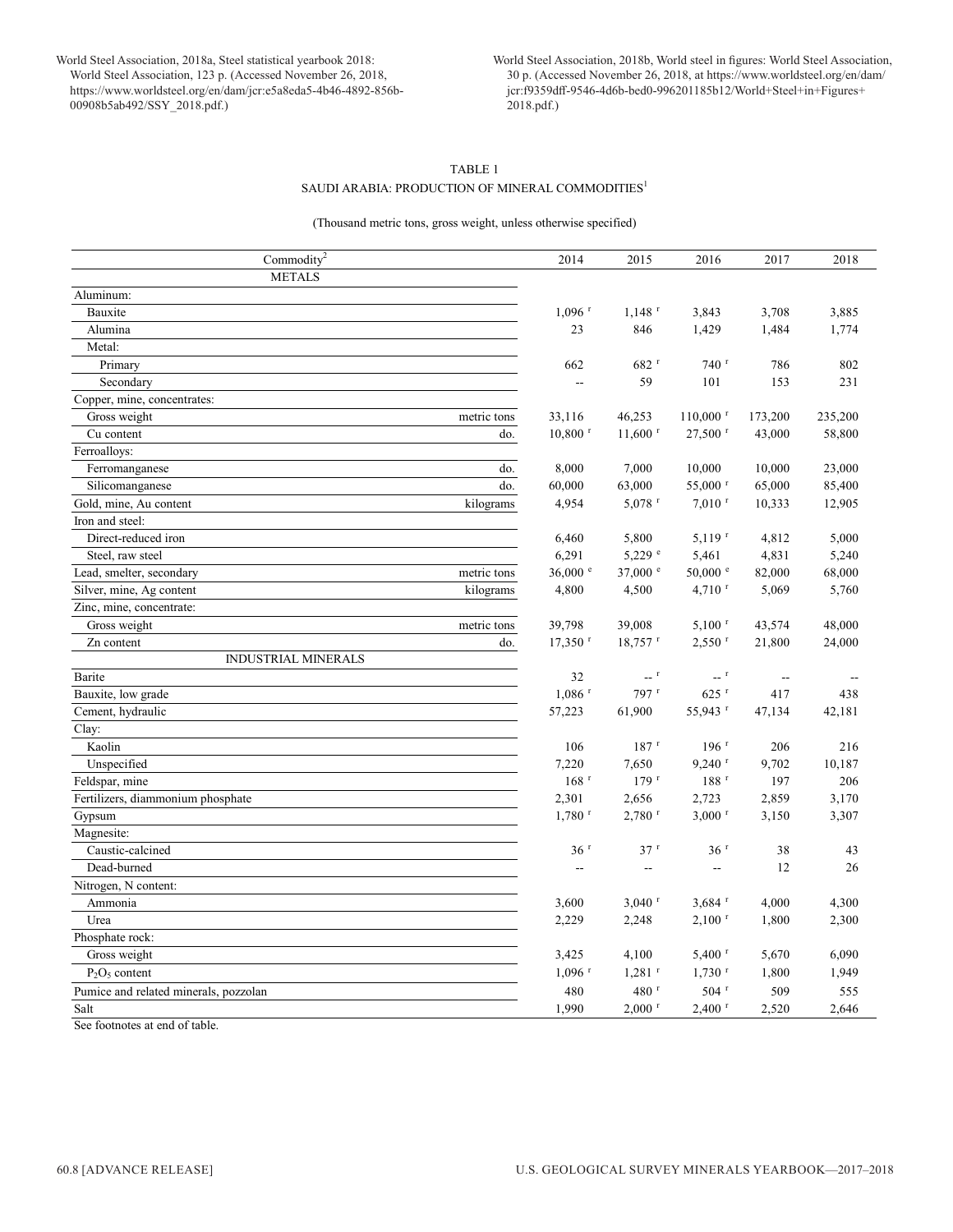# TABLE 1—Continued SAUDI ARABIA: PRODUCTION OF MINERAL COMMODITIES $^{\rm l}$

### (Thousand metric tons, gross weight, unless otherwise specified)

| Commodity $2$                                                                 | 2014                 | 2015                  | 2016                   | 2017    | 2018             |
|-------------------------------------------------------------------------------|----------------------|-----------------------|------------------------|---------|------------------|
| Sand and gravel, industrial, unspecified                                      | $1,210$ <sup>r</sup> | $1,230$ <sup>r</sup>  | $1,300$ <sup>r</sup>   | 1,365   | 1,433            |
| Stone, sand, and gravel, construction:                                        |                      |                       |                        |         |                  |
| Sand and gravel:                                                              |                      |                       |                        |         |                  |
| Common sand                                                                   | 30,400               | 31,800                | 22,155                 | 23,000  | 24,000           |
| Gravel                                                                        | 315,000              | 330,000               | 347,000                | 364,000 | 382,200          |
| Iron sand                                                                     | 676                  | 708                   | $706$ <sup>r</sup>     | 741     | 778              |
| Stone:                                                                        |                      |                       |                        |         |                  |
| Crushed:                                                                      |                      |                       |                        |         |                  |
| <b>Basalt</b>                                                                 |                      |                       | 30 <sup>r</sup>        | 32      | 33               |
| Dolomite                                                                      | $191$ <sup>r</sup>   | $203$ <sup>r</sup>    | $2,131$ <sup>r</sup>   | 2,237   | 2,348            |
| Limestone, for cement                                                         | 59,500               | $60,000$ <sup>r</sup> | 63,000 r               | 66,150  | 69,457           |
| Marble, for industrial use                                                    | 3,150                | $2,700$ <sup>r</sup>  | $2,800$ <sup>r</sup>   | 2,940   | 2,947            |
| Schist, scoria                                                                | 680                  | 576 <sup>r</sup>      | $604$ <sup>r</sup>     | 634     | 665              |
| Dimension:                                                                    |                      |                       |                        |         |                  |
| Granite, block                                                                | $1,155$ <sup>r</sup> | $1,100$ <sup>r</sup>  | $1,053$ <sup>r</sup>   | 1,105   | 1,160            |
| Limestone, block                                                              | 1,260                | 132 <sup>r</sup>      | $104$ <sup>r</sup>     | 109     | 114              |
| Marble, block                                                                 | $115$ <sup>r</sup>   | 219 <sup>r</sup>      | $120$ <sup>r</sup>     | 126     | 132              |
| Sulfur, all forms and sources, unspecified, S content, hydrocarbon processing | 4,400                | 4,900                 | 6,000                  | 6,500   | 6,500 °          |
| Talc and related minerials, pyrophyllite                                      | 7                    | 40 <sup>r</sup>       | 42r                    | 44      | 46               |
| MINERAL FUELS AND RELATED MATERIALS                                           |                      |                       |                        |         |                  |
| Natural gas:                                                                  |                      |                       |                        |         |                  |
| million cubic meters<br>Gross                                                 | 117,000              | 120,000               | 124,000                | 129,000 | 133,000 e        |
| Dry basis<br>do.                                                              | 97,300 <sup>r</sup>  | 99,200 <sup>r</sup>   | $105,300$ <sup>r</sup> | 109,300 | 112,300          |
| Ethane<br>do.                                                                 | $9,365$ <sup>r</sup> | $9,210$ <sup>r</sup>  | $9,513$ <sup>r</sup>   | 9,678   | 9,800 °          |
| Petroleum:                                                                    |                      |                       |                        |         |                  |
| Crude<br>million 42-gallon barrels                                            | 3,545                | $3,720$ <sup>r</sup>  | $3,818$ <sup>r</sup>   | 3,635   | 3,766            |
| Natural gas liquids:                                                          |                      |                       |                        |         |                  |
| Butane<br>do.                                                                 | $114$ <sup>r</sup>   | 120                   | 120                    | 127     | 130 <sup>e</sup> |
| Condensate<br>do.                                                             | 84                   | 83                    | 83                     | 79      | 79               |
| Natural gasoline<br>do.                                                       | 87                   | 91                    | 91                     | 91      | 90 <sup>e</sup>  |
| Propane<br>do.                                                                | 177r                 | 181                   | $181$ <sup>r</sup>     | 191     | 195 <sup>e</sup> |
| Refinery:                                                                     |                      |                       |                        |         |                  |
| Asphalt<br>do.                                                                | 20                   | 22                    | 18                     | 17      | 14               |
| Coke<br>do.                                                                   | 9                    | 27                    | $80$ $^{\rm r}$        | 84      | 84               |
| Distillate fuel oil<br>do.                                                    | 275                  | 351                   | 385 r                  | 394     | 392              |
| Gasoline<br>do.                                                               | 161                  | 180                   | 202                    | 204     | 199              |
| Kerosene<br>do.                                                               | 77                   | 77                    | 90 <sup>r</sup>        | 90      | 96               |
| Liquefied petroleum gas<br>do.                                                | 16                   | 17                    | 16 <sup>r</sup>        | 16      | 17               |
| Naphtha<br>do.                                                                | 70                   | 69                    | 76r                    | 74      | 60               |
| Residual fuel oil<br>do.                                                      | 176                  | $163$ <sup>r</sup>    | 168                    | 170     | 166              |
| do.<br>Total                                                                  | 800                  | 900 <sup>r</sup>      | $1,000$ <sup>t</sup>   | 1,000   | 1,000            |

<sup>e</sup>Estimated. <sup>r</sup>Revised. do. Ditto. -- Zero.

<sup>1</sup>Table includes data available through October 28, 2019. All data are reported unless otherwise noted. Totals and estimated data are rounded to no more than three significant digits; may not add to totals shown.

 ${}^{2}$ In addition to the commodities listed, carbon black, lime, and methanol may have been produced, but available information was inadequate to make reliable estimates of output.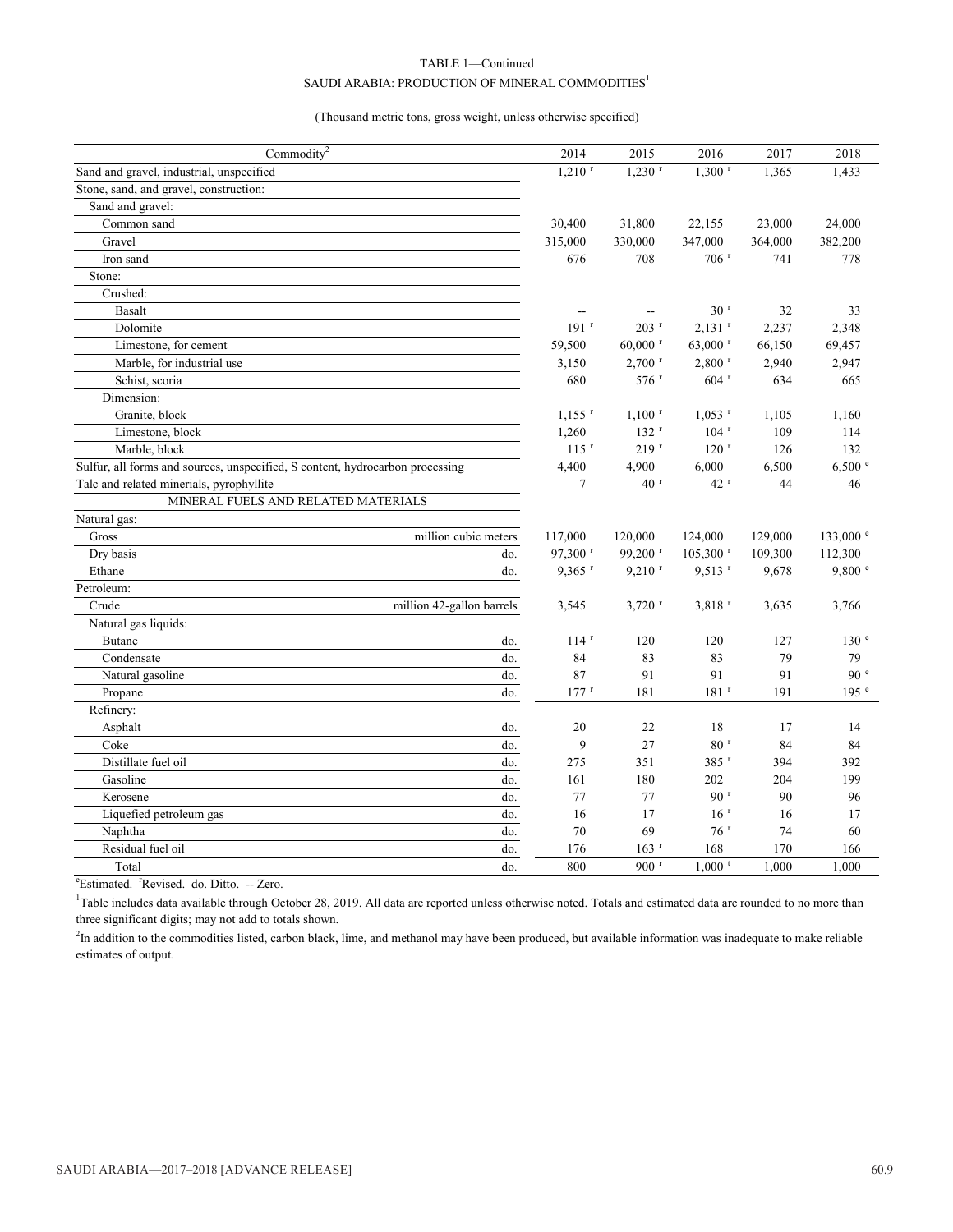# TABLE 2 SAUDI ARABIA: STRUCTURE OF THE MINERAL INDUSTRY IN 2018

# (Thousand metric tons unless otherwise specified)

|                       | Major operating companies                                                                                                             |                                                                        | Annual   |
|-----------------------|---------------------------------------------------------------------------------------------------------------------------------------|------------------------------------------------------------------------|----------|
| Commodity             | and major equity owners                                                                                                               | Location of main facilities                                            | capacity |
| Alumina               | Ma'aden Bauxite and Alumina Company (MBAC)<br>[Saudi Arabian Mining Co. (Ma'aden), 74.9%, and<br>Alcoa Inc., 25.1%]                   | Refinery at Ras Al Khair, Jubail<br>Industrial City                    | 1,800    |
| Aluminum:             |                                                                                                                                       |                                                                        |          |
| Primary               | Ma'aden Aluminium Co. (MAC) [Saudi Arabian Mining<br>Co. (Ma'aden), 74.9%, and Alcoa Inc., 25.1%]                                     | Smelter at Ras Al Khair, Jubail<br><b>Industrial City</b>              | 800      |
| Secondary             | Ma'aden Rolling Co. (MRC) [Saudi Arabian Mining Co.<br>(Ma'aden), 74.9%, and Alcoa Inc., 25.1%]                                       | Rolling plant at Ras Al Khair,<br>Jubail Industrial City               | 460      |
| Bauxite:              |                                                                                                                                       |                                                                        |          |
| Metallurgical         | Ma'aden Bauxite and Alumina Company (MBAC)<br>[Saudi Arabian Mining Co. (Ma'aden), 74.9%, and<br>Alcoa Inc., 25.1%]                   | Mine at Al Ba'itha, Ha'il Region                                       | 4,600    |
| Low-grade             | Industrial Minerals Co. (IMC) [Saudi Arabian<br>Mining Co. (Ma'aden), 100%]                                                           | Az Zabirah Mine, Ha'il Region                                          | 1,100    |
| Caustic soda          | Sahara and Ma'aden Petrochemical Co. (SAMAPCO)<br>[Sahara Petrochemical Co., 50%, and Saudi Arabian<br>Mining Company (Ma'aden), 50%] | Plant at Ras Al Khair, Jubail Industrial<br>City, Ash Sharqiyah Region | 25       |
| Do.                   | Arabian Alkali Co. (SODA)                                                                                                             | Plant at Jubail Industrial City                                        | 55       |
| Do.                   | Saudi Factory for Chlorine and Alkalies (SACHLO)                                                                                      | Plant at Riyadh                                                        | NA       |
| Cement:               |                                                                                                                                       |                                                                        |          |
| Gray portland         | Al Jouf Cement Co.                                                                                                                    | Plant South of Turaif                                                  | 1,750    |
| Do.                   | Al Madina Cement Co.                                                                                                                  | Plant at Al Madinah, Madinah Region                                    | 3,000    |
| Do.                   | Al Safwa Cement Co. (El Khayat Group, 50%; General<br>Pension Agency, 25%; General Organization for<br>Social Insurance, 25%)         | Plant in Makka Region                                                  | 2,000    |
| Do.                   | Arabian Cement Co. Ltd.                                                                                                               | Plant at Rabigh, Makkah Region                                         | 4,800    |
| Do.                   | Eastern Province Cement Co.                                                                                                           | Plant at Al Khursaniyah, Ash<br>Sharqiyah Region                       | 3,400    |
| Do.                   | Hail Cement Co.                                                                                                                       | Plant at Turba, Hail Region                                            | 2,000    |
| Do.                   | Najran Cement Co.                                                                                                                     | Plant at Aakfa, Najran Region                                          | 3,000    |
| Do.                   | Northern Region Cement Co.                                                                                                            | Plant at Turaif, Al Hudud ash<br>Shamaliyah Region                     | 1,700    |
| Do.                   | Qassim Cement Co.                                                                                                                     | Plant at Jal al Watah, Buraydah,<br>Qassim Region                      | 4,000    |
| Do.                   | Riyadh Cement Co.                                                                                                                     | Plant at Riyadh                                                        | 3,800    |
| Do.                   | Saudi Cement Co.                                                                                                                      | Plant at Al Hofuf, 120 kilometers<br>southwest of Dammam               | 8,600    |
| Do.                   | Southern Province Cement Co. (Government, 52%)                                                                                        | Plant at Suq Al Ahad, Jazan                                            | 7,500    |
| Do.                   | do.                                                                                                                                   | Plant at Bishah, southeast Jiddah                                      | 2,000    |
| Do.                   | do.                                                                                                                                   | Plant at Tihama                                                        | 1,800    |
| Do.                   | Tabuk Cement Co.                                                                                                                      | Plant at Tabuk                                                         | 1,300    |
| Do.                   | Yamama Cement Co. Ltd.                                                                                                                | Plant at Riyadh                                                        | 6,300    |
| Do.                   | Yanbu Cement Co.                                                                                                                      | Plant at Yanbu, Al Madinah Region                                      | 6,400    |
| White                 | Al-Gharbiah Cement Factory                                                                                                            | Plant at Jeddah                                                        | 250      |
| Do.                   | Saudi White Cement Co.                                                                                                                | Plant 30 kilometers southwest of Riyadh                                | 200      |
| Clay, kaolin          | Ma'aden Industrial Minerals Co. (IMC) [Saudi Arabian<br>Mining Co. (Ma'aden)]                                                         | Mine at Ranyah in Makkah Region                                        | 120      |
| Do.                   | Unspecified producers                                                                                                                 | NA                                                                     | 100      |
| Copper in concentrate | Ma'aden Barrick Copper Co. (MBCC) [Barrick Gold<br>Corp., 50%, and Saudi Arabia Mining Co. (Ma'aden),<br>50%]                         | JabaL Sayid Mine, Al Madinah<br>Region                                 | 220      |
| Do.                   | Al Masane Al Kobra Mining Co. (AMAK) (local<br>investors, 50%; Trecora Resources, 35%; Arab<br>Mining Co., 15%)                       | Al Masane Mine, Najran Region                                          | 50       |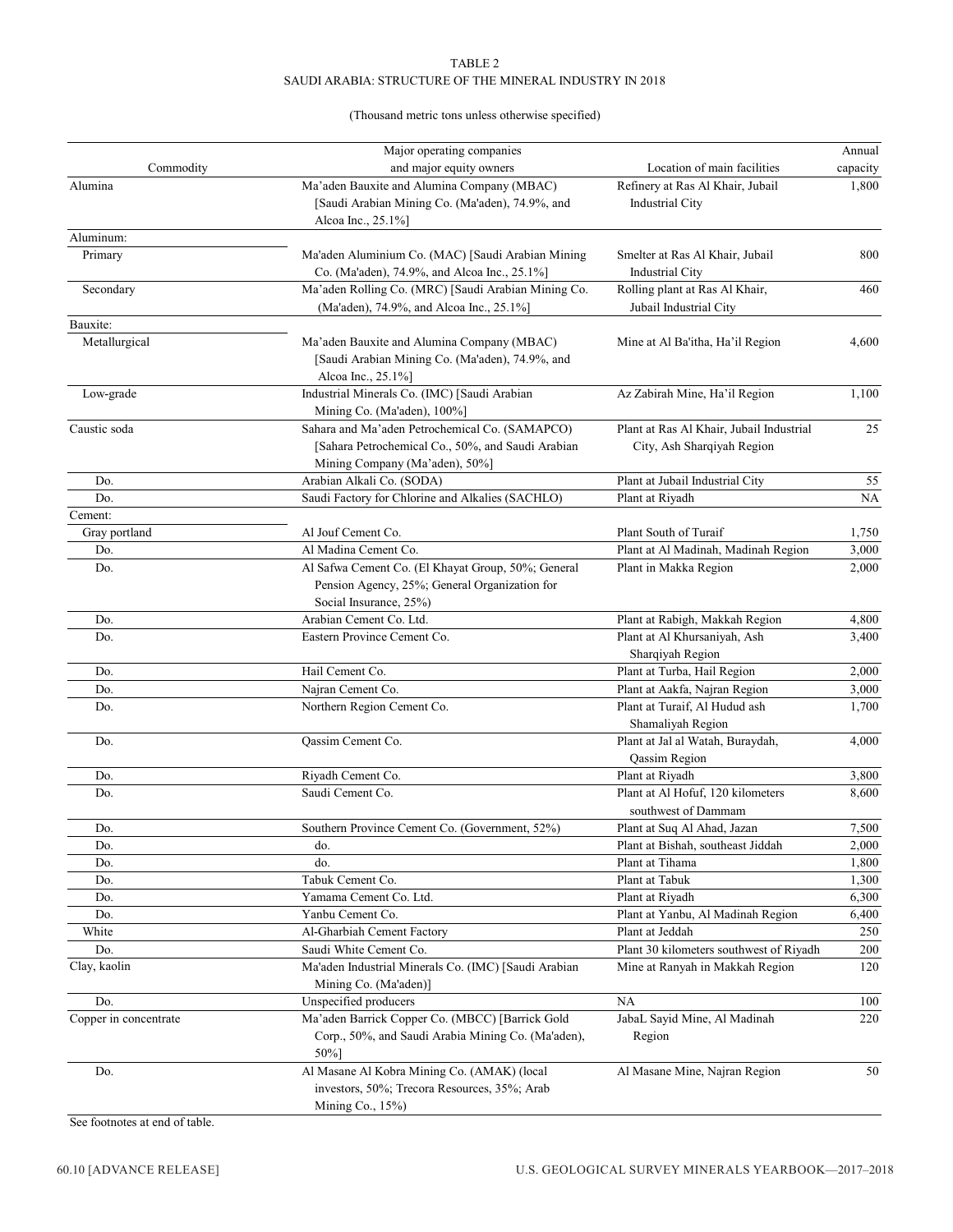# TABLE 2—Continued SAUDI ARABIA: STRUCTURE OF THE MINERAL INDUSTRY IN 2018

# (Thousand metric tons unless otherwise specified)

|                     |               | Major operating companies                                                      |                                       | Annual   |
|---------------------|---------------|--------------------------------------------------------------------------------|---------------------------------------|----------|
| Commodity           |               | and major equity owners                                                        | Location of main facilities           | capacity |
| Direct-reduced iron |               | Saudi Iron and Steel Co. (Hadeed) [Saudi Basic                                 | Plants A, B, C, D, and E, Jubail,     | 5,500    |
|                     |               | Industries Corp. (SABIC), 100%]                                                | Ash Sharqiyah Region                  |          |
| Do.                 |               | Direct Reduction Iron Co. Ltd. (Al-Ittefaq Group,                              | Plants I and II, Dammam,              | 1,300    |
|                     |               | $100\%$                                                                        | Ash Sharqiyah Region                  |          |
| Dolomite            |               | Saudi Lime Industries Co.                                                      | Mine and plant at Riyadh              | 1,000    |
| Do.                 |               | Saudi Dolomite Co. Ltd.                                                        | Mine and and plant at Al Khobar       | 1,500    |
| Feldspar            |               | United Mining Investment Co.                                                   | Mine at Rabigh                        | 30       |
| Do.                 |               | Al Rashed Cement                                                               | Dammam, Ash Sharqiyah Region          | NA       |
| Ferroalloys         |               | Gulf Ferro Alloys Co. (SABAYEK)                                                | Plant at Jubail Industrial City,      | 140,000  |
|                     |               |                                                                                | Ash Sharqiyah Region                  |          |
| Gold                | kilograms     | Ma'aden Gold and Base Metals Co. (MGBMC)                                       | Al Amar Mine, Ar Riyadh Region;       | 13,000   |
|                     |               | [Saudi Arabian Mining Co. (Ma'aden)]                                           | Ad Duwayhi Mine, Makkah Region        |          |
|                     |               |                                                                                | Al-Hajar Mine, Asir Region;           |          |
|                     |               |                                                                                | As Suq Mine, Makkah Region;           |          |
|                     |               |                                                                                | Bulghah Mine, Al Madinah Region;      |          |
|                     |               |                                                                                | Mahd Adh-Dhahab Mine, Al Madinah      |          |
|                     |               |                                                                                | Region; Sukhaybarat Mine,             |          |
|                     |               |                                                                                | Al Madinah Region                     |          |
| Granite             | cubic meters  | Red Sea Mining Co. Ltd.                                                        | 11 quarries in Najran Region and      | 18,000   |
|                     |               |                                                                                | Ranyah in Makkah Region               |          |
| Do.                 | do.           | Tanhat Mining Co. Ltd.                                                         | Quarries in Jamour (1), Najran (2),   | 360,000  |
|                     |               |                                                                                | Ranyah in Makkah Region (2),          |          |
|                     |               |                                                                                | Rowaidah (3), and Samakh (1)          |          |
| Gypsum              |               | National Gypsum Co.                                                            | Plants at Damman, Jeddah, Riyadh,     | 960      |
|                     |               |                                                                                | Yanbu                                 |          |
| Do.                 |               | Al-Zahid Industrial and Mining Group                                           | Quarry at Taymah, Tabouk Region       | NA       |
| Do.                 |               | Mada Gypsum Co. (Al Rajhi Holding, 100%)                                       | Plant at Yanbu Industrial City        | 400      |
| Do.                 |               | Global Gypsum Co. Ltd.                                                         | do.                                   | 300      |
| Lime:               |               |                                                                                |                                       |          |
| Hydrated            |               | Astra Mining (Astra Industrial Group, 60%, and                                 | Plant at Al Kharj Industrial City     | 66       |
|                     |               | Tharawat Holding, 40%)                                                         |                                       |          |
| Do.                 |               | Saudi Lime Industries Co.                                                      | Plant at Riyadh                       | 100      |
| Quick               |               | Astra Mining (Astra Industrial Group, 60%, and                                 | Plant Al Kharj Industrial City        | 99       |
|                     |               | Tharawat Holding, 40%)                                                         |                                       |          |
| Do.                 |               | Saudi Lime Industries Co.                                                      | Plant at Riyadh                       | 400      |
| Magnesite:          |               |                                                                                |                                       |          |
| Crude ore           |               | Ma'aden Industrial Minerals Co. (IMC) [Saudi                                   | Mine at Al Ghazalah, Al Madinah       | 90       |
|                     |               | Arabian Mining Co. (Ma'aden)]                                                  | Region                                |          |
| Cuastic calcined    |               | do.                                                                            | Processing plant, Al-Madinah          | 39       |
|                     |               |                                                                                | Al-Munawwara Industrial City          |          |
| Dead burned         |               | do.                                                                            | do.                                   | 32       |
| Methanol            |               | Saudi Methanol Co. (Ar-Razi) [Mitsubishi Gas                                   | Jubail Industrial City, Ash Sharqiyah | 850      |
|                     |               | Chemical Consortium, 50%, and                                                  | Region                                |          |
|                     |               |                                                                                |                                       |          |
|                     |               | Saudi Basic Industries Corp. (SABIC), 50%]<br>National Methanol Co. (Ibn Sina) | do.                                   | 1,000    |
| Do.                 |               |                                                                                |                                       |          |
|                     |               | [Saudi Basic Industries Corp. (SABIC), 50%;                                    |                                       |          |
|                     |               | Celanese Corp., 25%; Duke Energy, 25%]                                         |                                       |          |
| Natural gas, gross  | million cubic | Saudi Arabian Oil Co. (Saudi Aramco)                                           | Arabiyah gasfield, offshore           | 12,408   |
|                     | meters        | (Government, 100%)                                                             |                                       |          |
| Do.                 | do.           | do.                                                                            | Gawar Fleld, onshore                  | 75,000   |
| Do.                 | do.           | do.                                                                            | Hasbah gasfield, offshore             | 34,122   |
| Do.                 | do.           | do.                                                                            | Karan gasfield, offshore              | 18,612   |
| Do.                 | do.           | do.                                                                            | Safaniya oilfield, offshore           | 10,000   |
| Do.                 | do.           | do.                                                                            | Zuluf oilfield, offshore              | 10,000   |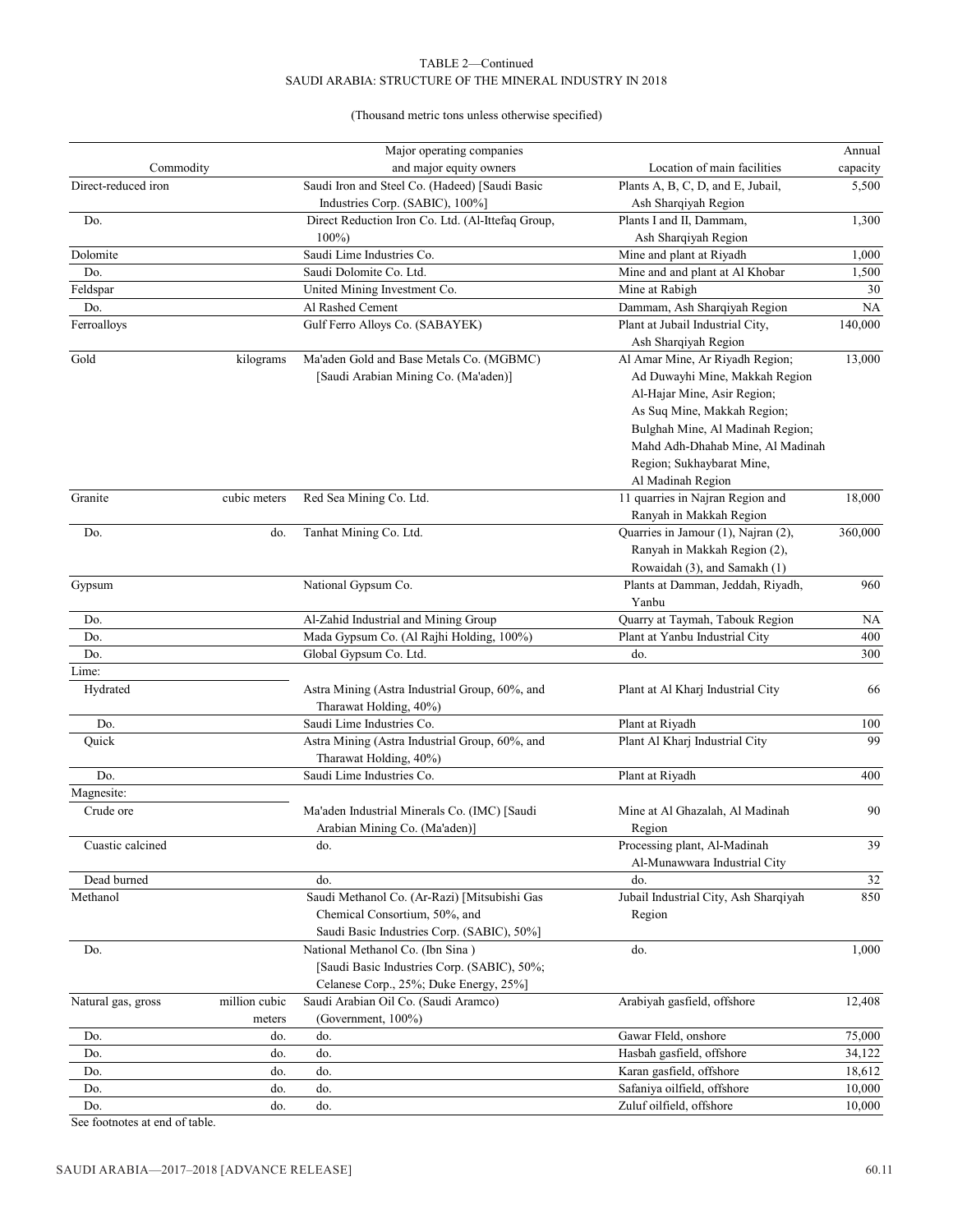# TABLE 2—Continued SAUDI ARABIA: STRUCTURE OF THE MINERAL INDUSTRY IN 2018

# (Thousand metric tons unless otherwise specified)

|                     |                   | Major operating companies                               |                                          | Annual   |
|---------------------|-------------------|---------------------------------------------------------|------------------------------------------|----------|
| Commodity           |                   | and major equity owners                                 | Location of main facilities              | capacity |
| Natural gas, gross- | million cubic     | Saudi Arabian Oil Co. (Saudi Aramco)                    | Wasit gas processing plant, Jubail       | 27,800   |
| Continued           | meters            | (Government, 100%)                                      | Industrial City                          |          |
| Nitrogen:           |                   |                                                         |                                          |          |
| Ammonia             |                   | Al Jubail Fertilizer Co. (Al-Bayroni) [Saudi Basic      | Plant at Jubail Industrial City          | 1,200    |
|                     |                   | Industries Corp. (SABIC), 50%, and Taiwan               |                                          |          |
|                     |                   | Fertilizer Co. Ltd., 50%]                               |                                          |          |
| Do.                 |                   | Ma'aden Phosphate Co. (MPC) [Saudi Arabian              | Plant at Ras Al Khair, Jubail Industrial | 1,200    |
|                     |                   | Mining Co. (Ma'aden)]                                   | City, Ash Sharqiyah Region               |          |
| Do.                 |                   | Ma'aden Wa'ad Al- Shamal Phosphate Mining Co.           | Plant at Ras Al Khair, Jubail            | 1,200    |
|                     |                   | (MWSPC) [Saudi Arabia Mining Co. (Ma'aden),             | Industrial City, Ash Sharqiyah           |          |
|                     |                   | 60%; Mosaic Co., 25%; Saudi Basic Industries            | Region                                   |          |
|                     |                   | Corp. (SABIC), 15%]                                     |                                          |          |
| Do.                 |                   | Saudi Arabian Fertilizer Co. (Safco) [Saudi Basic       | Plant at Jubail Industrial City,         | 2,300    |
|                     |                   | Industries Corp. (SABIC), 42.99%; public                | Ash Sharqiyah Region                     |          |
|                     |                   | investors, 44.77%; General Organization                 |                                          |          |
|                     |                   | for Social Insurance, 12.24%]                           |                                          |          |
| Do.                 |                   | National Chemical Fertilizer Co. (Ibn Al-Baytar)        | do.                                      | 1,200    |
|                     |                   | [Saudi Basic Industries Corp. (SABIC), 50%, and         |                                          |          |
|                     |                   | Saudi Arabian Fertilizer Co. (Safco), 50%]              |                                          |          |
| Urea                |                   | do.                                                     | do.                                      | 2,600    |
| Petroleum:          |                   |                                                         |                                          |          |
| Crude               | million 42-gallon | Saudi Arabian Oil Co. (Saudi Aramco) (Government,       | Ghawar oilfield, onshore                 | 2,117    |
|                     | barrels           | 100%                                                    |                                          |          |
| Do.                 | do.               | do.                                                     | Safaniya oilfield, offshore              | 438      |
| Do.                 | do.               | do.                                                     | Shaybah oilfield, onshore                | 365      |
| Do.                 | do.               | do.                                                     | Manifa oilfield, onshore                 | 328      |
| Do.                 | do.               | do.                                                     | Qatif oilfield, onshore                  | 182      |
| Do.                 | do.               | do.                                                     | Khursaniyah oilfield, offshore           | 182      |
| Do.                 | do.               | do.                                                     | Zuluf oilfield, offshore                 | 248      |
| Do.                 | do.               | do.                                                     | Abqaiq oilfield, onshore                 | 146      |
| Refined products    | do.               | Jeddah Oil Refinery Co. [Saudi Arabian Oil Co. (Saudi   | Refinery at Jeddah                       | 32       |
|                     |                   | Aramco), 100%]                                          |                                          |          |
| Do.                 | do.               | Rabigh Refining & Petrochemical Co. (PetroRabigh)       | Refinery at Rabigh, Makkah Region        | 146      |
|                     |                   | [Saudi Arabian Oil Co. (Saudi Aramco), 37.5%;           |                                          |          |
|                     |                   | Sumitomo Chemical Co., 37.5%; private investors,        |                                          |          |
|                     |                   | 25%]                                                    |                                          |          |
| Do.                 | do.               | Riyadh Oil Refinery Co. [Saudi Arabian Oil Co. (Saudi   | Refinery at Riyadh                       | 45       |
|                     |                   | Aramco), 100%]                                          |                                          |          |
| Do.                 | do.               | Saudi Arabian Oil Co. (Saudi Aramco)                    | Refinery at Ras Tanura, Jubail           | 201      |
|                     |                   | (Government, 100%)                                      |                                          |          |
|                     | do.               | do.                                                     |                                          | 86       |
| Do.                 |                   |                                                         | Refinery Yanbu, Al Madinah Region        |          |
| Do.                 | do.               | Saudi Aramco Mobil Refinery Co. Ltd. (SAMREF)           | do.                                      | 146      |
|                     |                   | [Saudi Arabian Oil Co. (Saudi Aramco), 50%, and         |                                          |          |
|                     |                   | Mobil Yanbu Refining Co. Inc., 50%]                     |                                          |          |
| Do.                 | do.               | Saudi Aramco Shell Refining Co. [Saudi Arabian Oil Co., | Refinery at Jubail, Ash Sharqiyah        | 113      |
|                     |                   | (Saudi Aramco), 50%, and Shell Saudi Arabia             | Region                                   |          |
|                     |                   | Refining Ltd., 50%]                                     |                                          |          |
| Do.                 | do.               | Saudi Aramco Total Refining and Petrochemical Co.       | Refinery at Jubail, Ash Sharqiyah        | 146      |
|                     |                   | (SATORP) [Saudi Arabian Oil Co. (Saudi Aramco),         | Region                                   |          |
|                     |                   | 62.5%, and Total S.A., 37.5%]                           |                                          |          |
| Do.                 | do.               | Yanbu Aramco Sinopec Refining Co. Ltd. (YASREF)         | Refinery at Yanbu, Al Madinah            | 146      |
|                     |                   | [Saudi Arabian Oil Co. (Saudi Aramco), 62.5%, and       | Region                                   |          |
|                     |                   | China Petrochemical Corp. (SINOPEC), 37.5%]             |                                          |          |